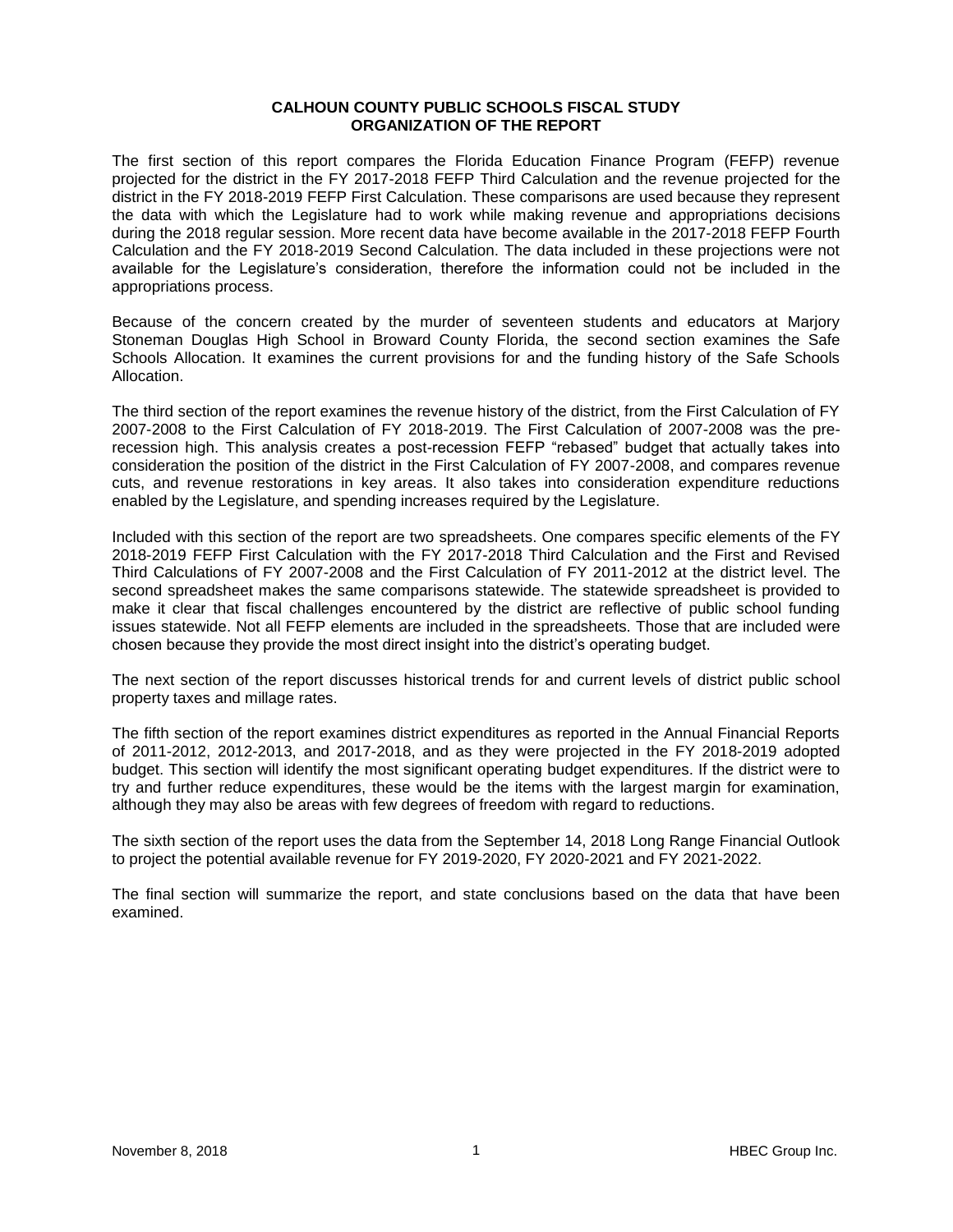### **INTRODUCTION**

Calhoun County Superintendent of Schools Ralph Yoder has requested technical assistance from the Florida Association of District School Superintendents. The School District of Calhoun County has been working to address fiscal challenges that have been persisting since the serious recession that began in the fall of 2007. Like all Florida school districts, Calhoun County experienced significant reductions in operating revenues beginning with special sessions of the Legislature in October 2007 and March 2008. Revenue reductions continued through the regular Legislative session of 2011. Despite the funds that have been restored beginning with the 2012 regular Legislative session, the school district has continued to experience fiscal challenges, a circumstance shared by other districts.

To underscore the fiscal situation being experienced by school districts across the state it is instructive to recognize how many districts have turned to their voters and asked for tax increases to address their revenue needs. Thirteen districts have sought and received property tax increases through referenda to provide needed operating revenue. At least six more districts are planning or considering referenda in the near future. Twenty districts, including Calhoun County, have sought and received voter approval for increased local option sales taxes to address capital outlay funding needs. Despite the anti-tax sentiments perceived to exist across the state, voters in large numbers of districts have recognized the need for and the value of additional investments in K-12 public schools. These referenda have been passed in some of the most fiscally conservative communities in the state by wide margins.

Superintendent Yoder has requested technical assistance from the Association to examine the revenues and expenditures of the district to determine if there are revenue sources that are available that the district has not accessed and to identify expenditures that could be reduced significantly enough to address the fiscal needs of the district. Superintendent Yoder has identified a need to solidify the unassigned operating fund balance to protect the financial stability and credit rating of the district, and there is a need to improve the current teacher salary schedule.

The Superintendent is concerned about spending non-recurring revenue from the fund balance for recurring expenses such as an increase in teacher salaries, particularly when the Legislative policy of mandating the use of any new K-12 revenue is considered. That policy is certainly in the purview of the leaders of the Legislature, but it makes the availability of new FEFP funds for higher teacher salaries and revenue increases to pay for other operating cost increases very problematic.

The Florida economy has generally recovered from the recession. However, there are many places in the state, particularly in rural North Florida, where the local economy is still lagging behind the state and nation. The Florida Education Finance Program (FEFP) revenues have been increased beginning in 2012 when compared to the funds available at the bottom of the recession. But when compared to the purchasing power of the revenues appropriated for the FEFP in the First Calculation of 2007, before the recession, and when adjusted for the cost of statewide student enrollment growth and new mandated expenditures that have accompanied the new revenue, the current funding levels are very challenging.

The economic success in some parts of the state, particularly in some major metropolitan areas, has created the impression that Florida school districts should have ample resources to address all of their needs. Increasingly state political leaders are choosing to ignore the revenue and expense positions of K-12 public school districts that existed and had to be used for the budgets the state required based on the First Calculation of Funding Year (FY) 2007-2008. Governor Scott, when announcing the 2018 school grades touted "record spending" for public education and an increase "of \$4.5 billion" since 2011-2012.

He is exactly right. From the lowest levels provided in the 2011-2012 FEFP state and local FEFP revenues have increased about \$4.5 billion. What Governor Scott did not state was that the budget he signed in 2011-2012 included a cut in state and local revenue for the FEFP of \$1.355 billion from the prior year, and that the 2011-2012 baseline he is using as a measuring unit for proper previous funding was a reduction in resources for public school students of \$2.6 billion from the 2007-2008 First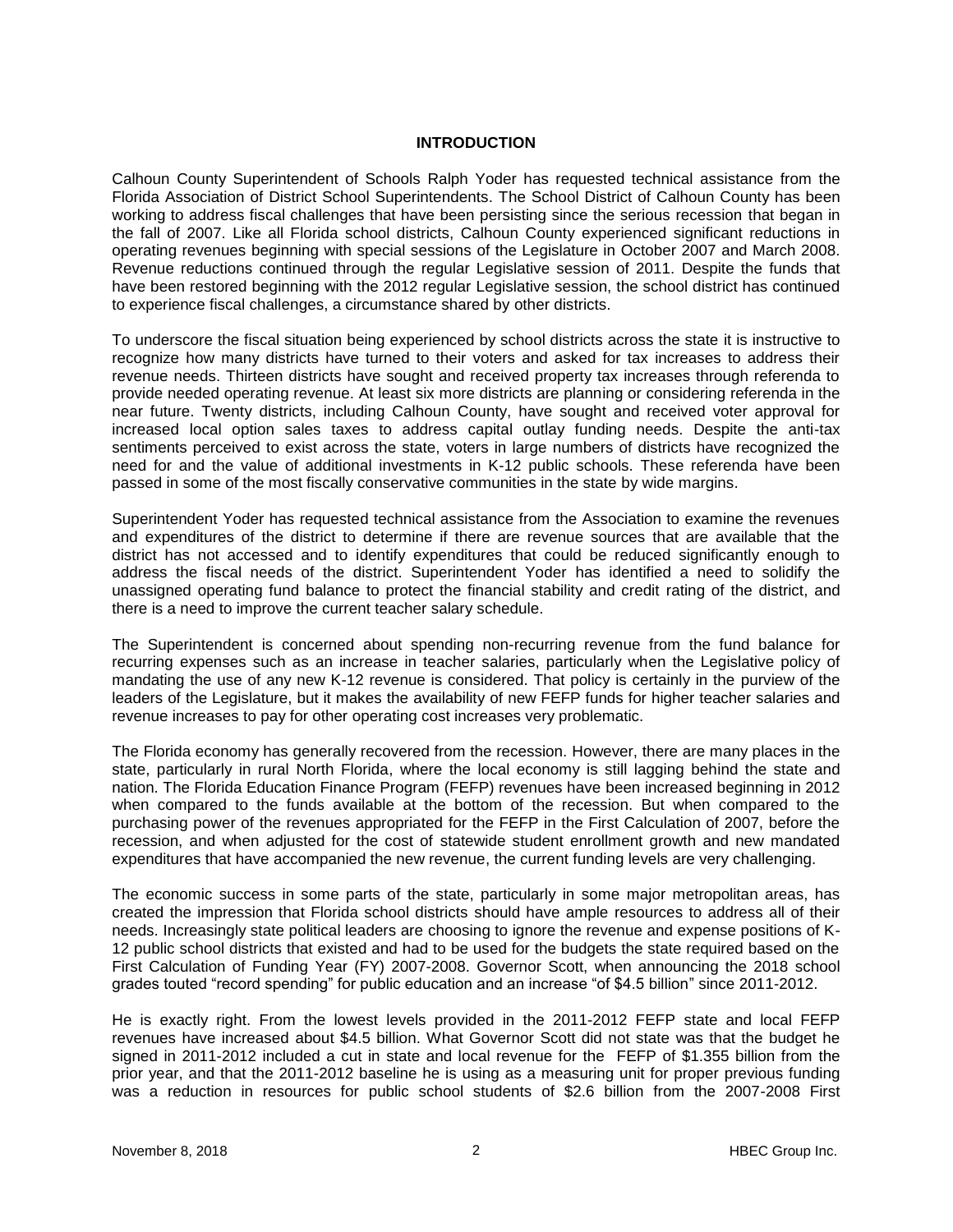Calculation of the FEFP passed by the Legislature led by then Speaker of the House and now U.S. Senator Marco Rubio.

It is important to note that all of the leaders and the members of the majority party who were in and controlled the Legislature and the Executive branch of government in 2007 were elected on and pursued "small government," "low tax," "cut taxes" policies. Therefore, to ignore the status of funding prior to the recession, and to use as the benchmark for proper funding the revenue at the bottom of the worst recession in 80 years ignores the reality that those leaders would never have passed a budget in 2007- 2008 that they did not believe represented the most frugal, but appropriate level of funding required for public school students. With that in mind**,** it is entirely appropriate to recognize the fact that the first \$2.6 billion of the funding increase reported by the Governor simply replaced funds that conservative leaders of the majority party deemed were necessary to support public school students in 2007.

It is equally appropriate to recognize that of the remaining \$1.9 billion of new revenue that has been provided, \$1.43 billion was needed to pay for the education of the 193,375 students that entered Florida public schools since 2011-2012. The remaining approximately \$470 million of new revenue was more than consumed by the approximately \$1.2 billion required to pay for cost increases and new programs mandated by the Legislature and approved by the Governor since FY 2011-2012.

Another way to examine the current revenue is examine the funding for students provided by the Legislature led by now-Senator Rubio in the First Calculation of 2007-2008, and accurately compare that data to the most recent appropriations. When funding from 2007 is increased by the cost of new students who have enrolled since 2007-2008, plus an annual increase in funding of 1.8%, which is the annual average increase in the Consumer Price Index over the past eleven years, a much different reality is revealed. The cost of enrollment growth of 205,509, based on the average dollars per student from 11 years ago of \$7,306 is about \$1.5 billion. Total potential funds in the 2007-2008 First Calculation were about \$19.3 billion. When growth is added to that total the 2007-2008 First Calculation base is about \$20.8 billion. Inflation costs as measured by the Consumer Price Index increases over the past eleven years of about 19.8%, is about \$4.1 billion. Those adjustments to the previous conservative funding provided by the Legislature eleven years ago would have provided public school students with about \$24.9 billion in 2018-2019. The funding reported by the Governor, of about \$21.1 billion, is about \$3.8 billion less than that amount.

These facts are not provided to dispute the Governor. What he said is true. But telling half the story of the funding for public school students for the past 11 years as some are doing presents what is a fundamentally inaccurate narrative of the challenges faced by the Superintendent and the Board. The Governor also reports that he has been responsible for about \$10 billion of tax cuts since he has been in office. Legislative leaders are equally proud of their tax cutting record. These leaders have been elected to carry out the platforms upon which they were elected. If their primary mission has been to reduce taxes that is fine. Nothing in this report challenges the value of that position. But for the Superintendent and School Board members to do what they were elected to do by the same voters who elected the Governor and the leaders of the Legislature, a full, fair and balanced picture is necessary, and the credibility of the local leaders also must be supported.

The Superintendent believes that the district is facing fiscal challenges. He has asked that the postrecession funding levels be analyzed and compared to the pre-recession funding levels and that any issues be identified. He has asked that available revenue sources be analyzed and that it be determined if there are revenue sources that are not being fully accessed. The Superintendent has also asked that the district's expenditures be analyzed and that it be determined if there are any spending decisions that could be made that would release revenue to be repurposed to other priorities, including improving teacher salaries.

This report examines in some detail the district's historic and current revenues and expenses. The report presents the facts as they exist, attempts to offer insight into what the district's actual fiscal options are, and details challenges the Superintendent and the Board must address to move students forward. Remember money isn't everything, but everything costs money.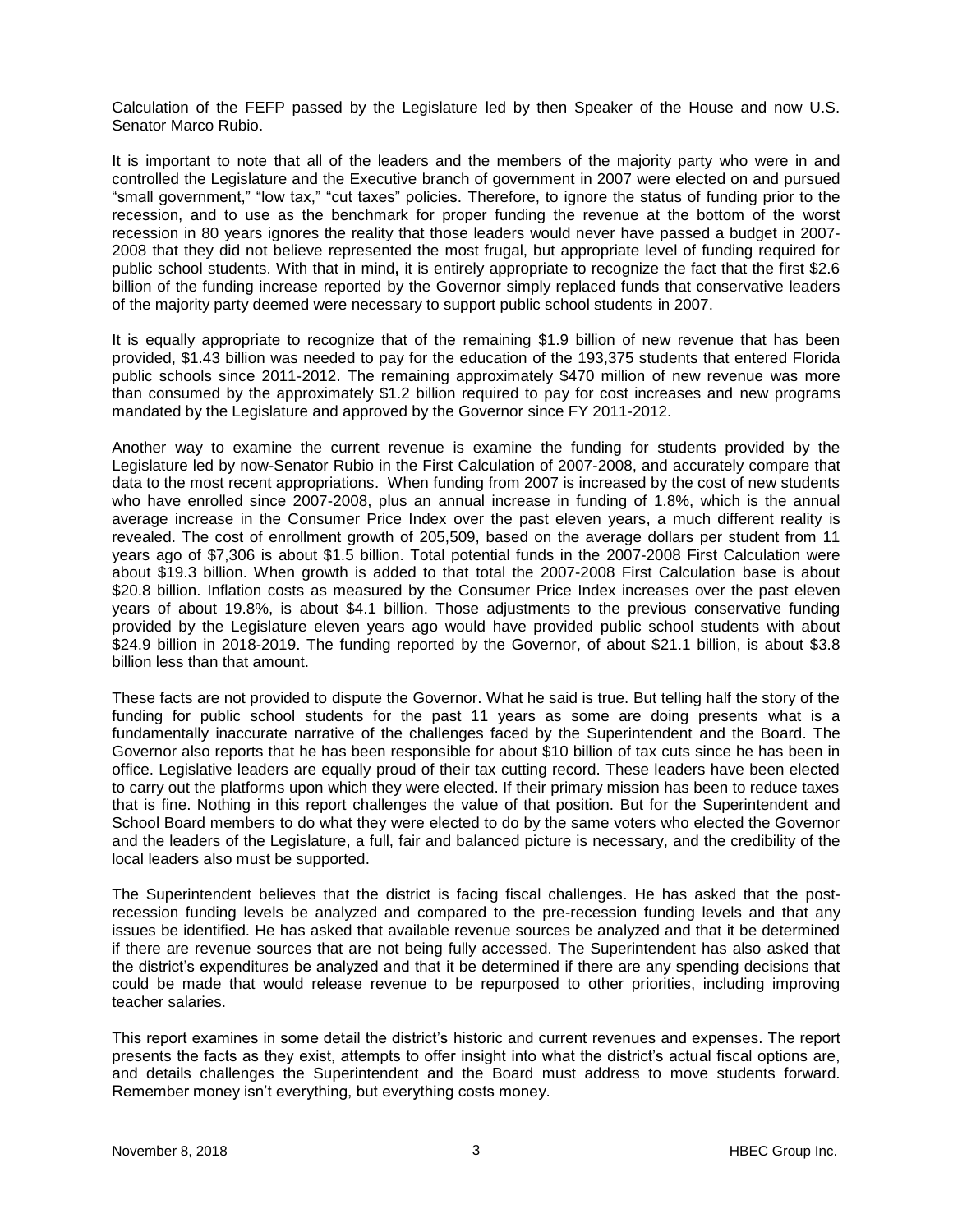### **COMPARISONS BETWEEN FY 2017-2018 3RD CALCULATION AND FY 2018-2019 1ST CALCULATION**

District enrollment is projected to decrease 27.30 Unweighted Full Time Equivalent (UFTE) students in FY 2018-2019 compared to the 2017-2018 Third Calculation. It should be noted that the district's FY 2017- 2018 FEFP Fourth Calculation UFTE enrollment decreased 3.56 UFTE students compared to the Third Calculation. If the district's projected enrollment for FY 2018-2019 that was used in the FY 2018-2019 First Calculation did not factor in the enrolment decrease experienced in the Fourth Calculation, the district could experience an even greater enrollment decrease and revenue loss than the one forecasted and included in the First Calculation.

Statewide the FY 2017-2018 Fourth Calculation reported an UFTE enrollment increase of 3,402.89 students, and a Weighted Full Time Equivalent (WFTE) increase of 3,959.66 students compared to the Third Calculation. Total statewide funding increased in the Fourth Calculation compared to the Third Calculation because statewide enrolment was substantially lower in the Third Calculation than in the First and Second Calculations (8,070.05 fewer UFTE and 5,539.22 fewer WFTE), and the funds provided for the larger enrollment forecast in the Fourth Calculation remained appropriated pending the FEFP Fifth Calculation for FY 2017-2018. Any funds still unused at that time would revert to the state treasury and become part of the state's reserve. The amount of state revenue used can decrease due to decreased enrollment, but the amount of the appropriation cannot be increased due to enrollment increases without legislative action. In this case, due to the decrease in enrollment earlier in the year, the funds needed for the increase from the Third to the Fourth Calculation were already appropriated.

These enrollment changes could have implications for district funds for FY 2018-2019. Remember the appropriations for the FEFP are law for fiscal year 2018-2019. There are elements of the FEFP that are not subject to change based on the Laws of Florida for FY 2018-2019. They include the total amount appropriated for the Required Local Effort (RLE), the Base Student Allocation (BSA) and the total state funds appropriated for the FEFP. There are changes from the First to the Second Calculation that are driven by implementing certain required elements from the prior year's appropriations due to data reported in the 2017-2018 Fourth Calculation.

The total statewide amount that must be collected for the RLE cannot change, except for minor changes due to rounding and tax roll changes. Generally, when the tax rolls are certified if property values go up statewide, millage rates would be adjusted down and if property values go down statewide, millage rates would be increased to maintain the appropriated total amount of RLE. At the district level the allocation between state and local funds in the Base FEFP may vary after the tax rolls are certified in July.

The BSA cannot change. If WFTE enrollment is higher than projected when the budget was passed, the total funds for the Base FEFP in the formula would increase to maintain the calculation. However, items that cannot increase are the amounts of the total state funds and RLE appropriation for the FEFP. Therefore, if an enrollment increase drives more money into the Base FEFP, an equal percent reduction will be assessed on all districts to "create" the revenue needed to pay for the increase in the base. This is identified as a "proration of funds." Should a proration occur, and the district's enrollment decrease more than already projected, the result will be a two phase reduction in the total potential funds received by the district, one for the decrease in projected enrollment and one for the proration of funds.

The BSA is the unit of value that is the foundation calculation for base FEFP funding. The Legislature chose to increase the BSA only 47 cents from FY 2017-2018 to FY 2018-2019. This is the lowest BSA increase provided in a non-recessionary year in memory and indicates that the base funding revenue available to pay for operating cost increases will experience little if any growth.

Total potential funds for the district increased \$361,296 compared to the FY 2017-2018 Third Calculation. The reference to potential funds recognizes that changes in student enrollment, changes in the tax rolls, or changes caused by actions of the Legislature could impact the total funds actually received.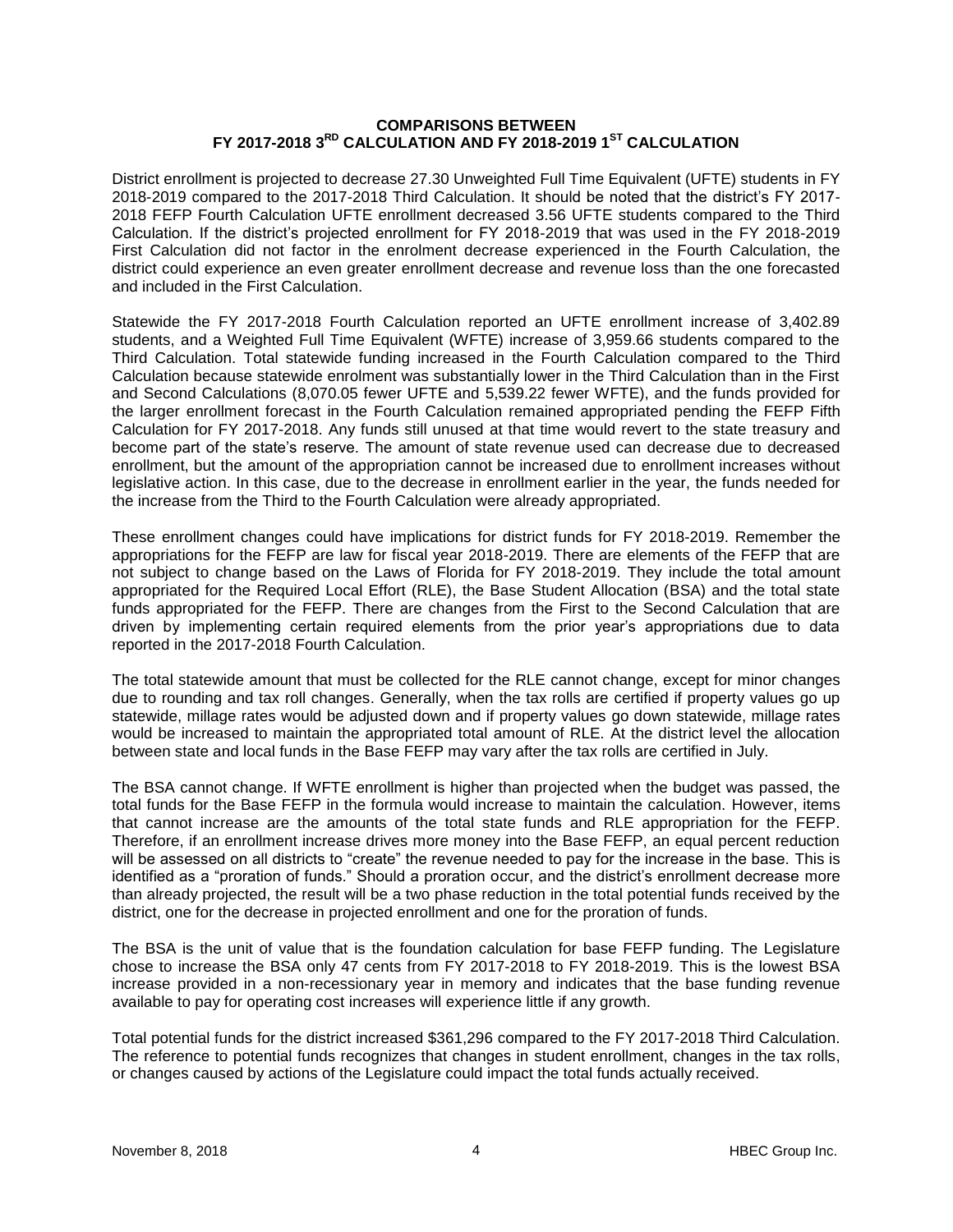The Safe Schools Allocation was increased \$252,237 and all of the funds must be used to hire additional School Resource Officers. There is a full section of this report that discusses the Safe Schools Allocation.

There was a Mental Health Allocation created that provides \$147,980, all of which must be used to provide the mental health services specified in law. The district is required to develop a plan for the use of these funds, and then submit the plan to the Department of Education.

The Teacher Classroom Supply Allocation was increased \$7,055, and all of the new funds must be transferred to the teachers and used as determined by the teachers.

An increase in employer-paid Florida Retirement System (FRS) rates will cost about \$45,000.

The Legislatively required cost increases included in the FEFP total about \$452,272.

Based on the First Calculation 2018-2019 the district would receive about \$90,976 less new, additional Florida Education Finance Program (FEFP) funding in the FY 2018-2019 district FEFP than the new costs required in it by the Legislature. That also assumes that the district's enrollment will not be less than the enrollment projected. The amount of all other cost increases such as those for health, property, casualty, and liability insurance rate increases, utility rate increases, salary increases, and all other expense increases will have to be paid for with revenue created by cutting spending in some other part of the operating budget.

As an additional note, the 2018-2019 Second Calculation projects an increase in total potential funds of \$12,252 above the increase in the First Calculation. Local funds were down due to reductions in school taxable values. Offsetting changes in state funds computed due to the equity requirements that drive the FEFP resulted in the small increase. That small increase still leaves the district with a larger increase in Legislatively required expenses than the increase in funds provided in the FEFP.

FEFP generating reported enrollment in district schools and programs total 2,175 UFTE students. The district's projected enrollment is 2,179.21 recalibrated UFTE students. If a recalibration factor of .99 is applied, the district "head count" would yield about 2,153.25 recalibrated UFTE students. If the recalibration factor is .995 the "head count" would yield 2,164.13 recalibrated UFTE students. The results of the October FTE membership survey will determine the most current projected recalibrated UFTE district enrollment. Because the available data indicate that the district's enrollment may not reach the FEFP projected recalibrated UFTE membership, a reserve should be held in case projected funding is reduced when the Third Calculation is released in December 2018 or January 2019. For example, a shortfall of about 26 students could generate a loss of about \$109,000.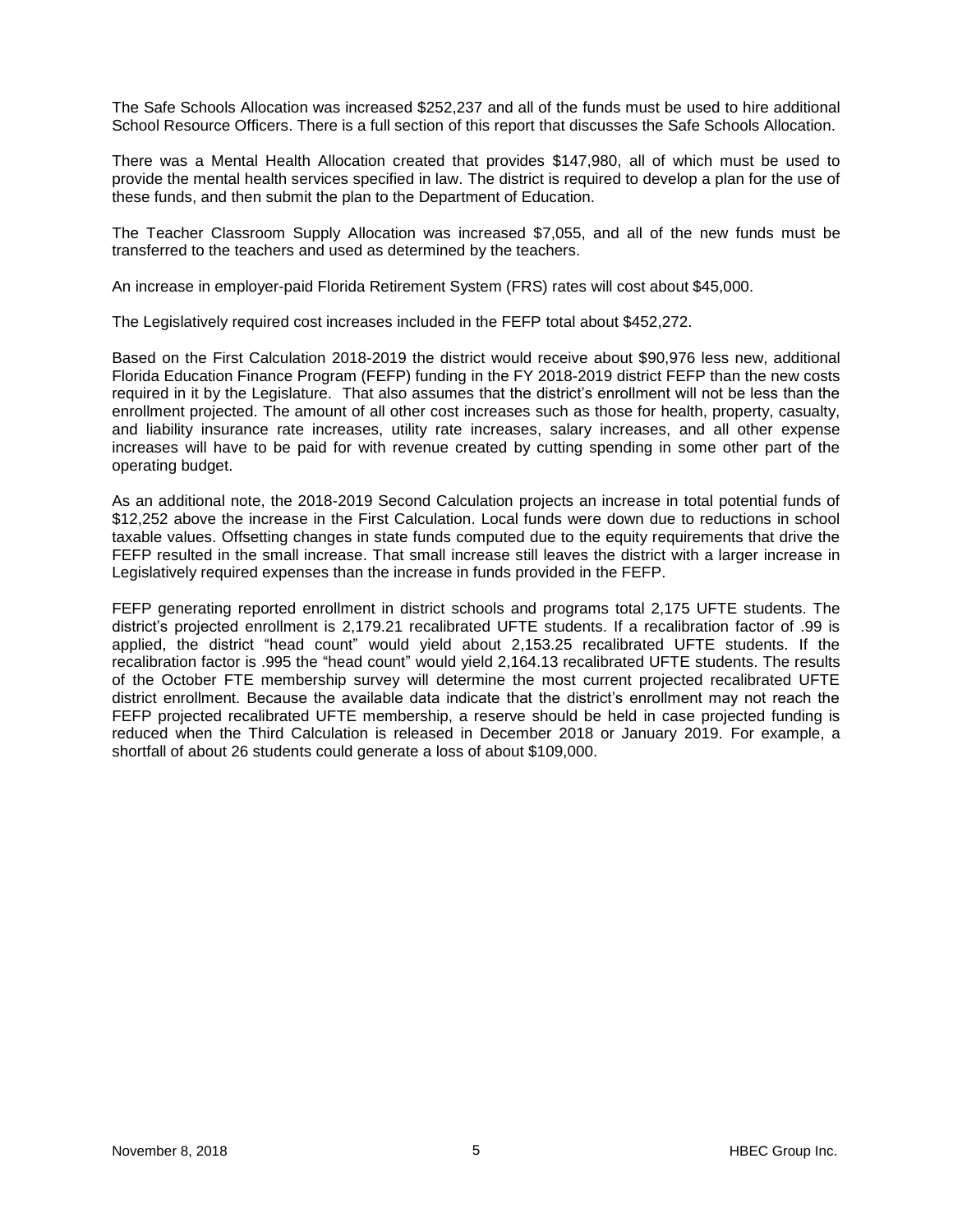## **SAFE SCHOOLS HISTORICAL FUNDING NOTES**

School safety became the focus of the Florida Legislature on February 14, 2018, as the Legislature's leaders reacted to another mass shooting, this time in Florida at Marjory Stoneman Douglas High School. Given the sudden interest of state leaders in school safety as a result of the murder of seventeen educators and students, the history of the Safe Schools Allocation was researched, and the following details are provided to help the staff address the issue currently and in the future.

At the turn of the century, in 2000, after the Columbine High School shootings, the Legislature increased the funding for Safe Schools twice to an eventual total increase of about 50%. The Safe Schools funds were increased to \$75,350,000 statewide by the year 2000-2001. There was no such response after the Sandy Hook Elementary School shootings.

In Fiscal Year 2017-2018 the Legislature appropriated \$64,456,019 statewide for Safe Schools. That is almost \$11 million less than the Legislature provided at the turn of the century, despite the fact that the state was serving over 440,000 more students in hundreds of more schools in FY 2017-2018. The record shows that the Florida House of Representatives passed its initial budget for FY 2018-2019 two weeks before the murders of seventeen students and educators and did not increase funding for Safe Schools one cent from the \$64,456,019 that had been the level of Legislative resource commitment for seven years.

In Fiscal Year 2000 the district received \$65,766 for Safe Schools. The district received \$85,141 in FY 2017-2018, which is an increase of \$19,375. However, the legislature increased the minimum Safe Schools funding for each district from \$30,000 in 2000 to \$62,660 by 2017-2018 because there was a recognition that a small district could not hire even one deputy with \$30,000.

When the change was made to provide an increase for the base funding for small districts, there was not an increase in the total appropriation. The Legislature took funding from the revenue beyond the base in large districts to pay for the adjustment, the major benefit from which was realized by smaller districts.

While the district's funding was \$85,141 in FY 2017-2018, \$19,375 higher than in 2000-2001, the base funding increase would have been expected to increase the district's funds by \$32,660, the amount of the increase in base funding. Student enrollment in the district did increase 44.11 students during these years, which should have driven the increase higher in addition to the \$32,660 increase in base funding. The increase in funding from 2000-2001 to 2017-2018 was \$13,285 less than the increase for the base.

The increase in the Consumer Price Index since 2000 has accounted for an inflation rate of 31%. The appropriation in 2000-2001 of \$65,766 adjusted for that rate of inflation is \$86,153 which reflects the Safe Schools purchasing power provided at the turn of the century. That means that the Legislature provided \$1,012 less in real purchasing power in 2017-2018 than they provided at the turn of the century.

The FY 2018-2019 FEFP will provide the district about \$337,378 for Safe Schools, an increase of about \$252,237. The new budget requires the funds to be used for School Resource Officers (SRO), or safety officers as specified in SB 7026, and prohibits the district from supplanting funds currently spent for SRO's.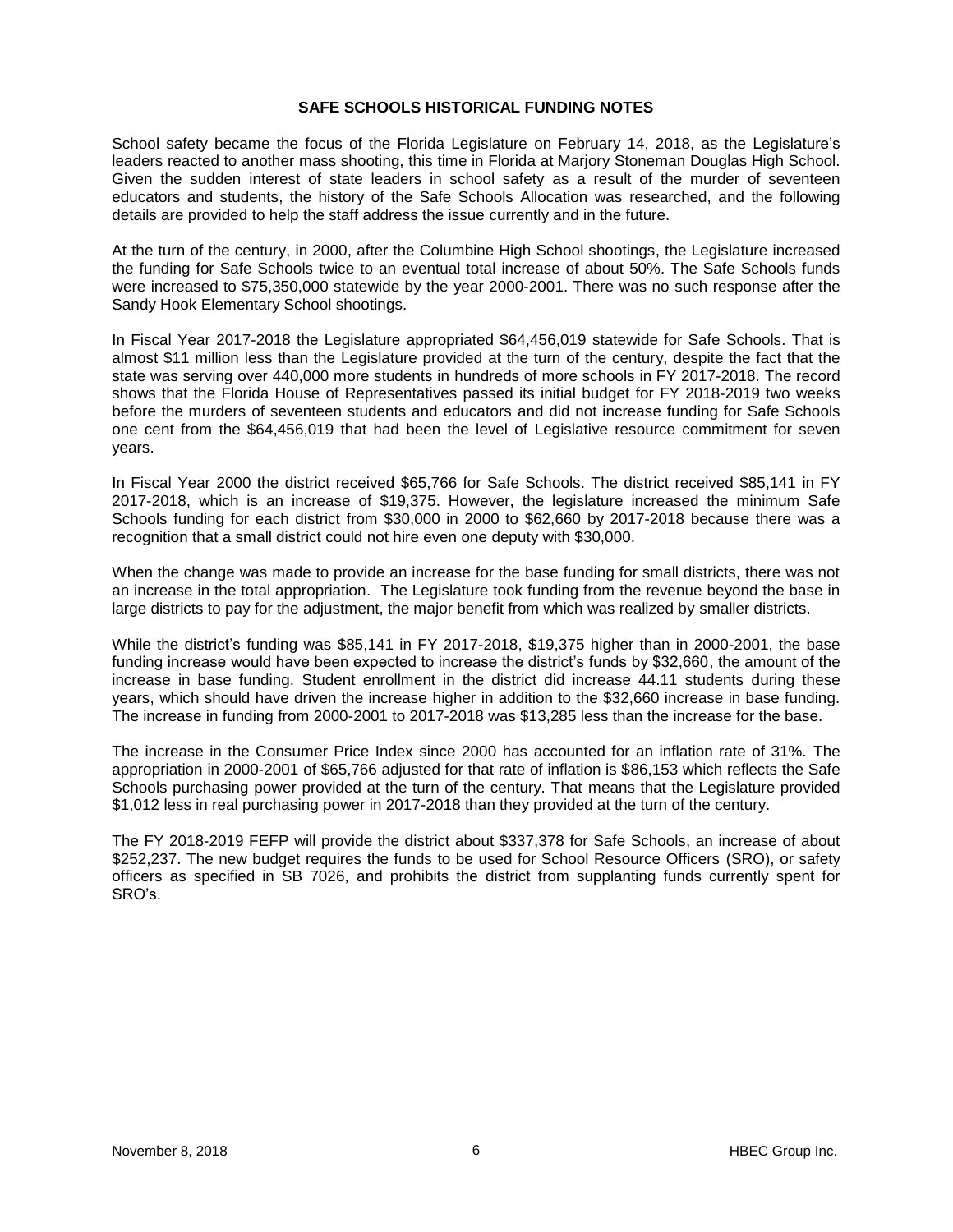## **DISTRICT LEVEL HISTORICAL FEFP COMPARISONS**

To help put the prospective FY 2018-2019 fiscal position of the school district in perspective, a step by step analysis of the data presented in the accompanying district level spreadsheet is provided below. The effort is to create a fair comparison between the district's fiscal position in the First Calculation of FY 2007-2008 and the First Calculation of FY 2018-2019.

- 1. The First Calculation of FY 2007-2008 provided \$16,446,597, and the First Calculation of FY 2011-2012 provided \$14,182,894 in total potential state and local FEFP funds.
- 2. From the First Calculation of FY 2007-2008 to the First Calculation of FY 2011-2012 the district lost \$2,263,703 In recurring state and local FEFP revenue.
- 3. In FY 2011-2012 there were significant changes in the Florida Retirement System (FRS) rates charged to school districts. It is estimated that the district's FRS costs were reduced about \$713,000. However, all district employees also took a 3% reduction in total compensation and the value of the FRS pension benefit was severely reduced.
- 4. The Legislature eventually eliminated the MAP program, another in a series of teacher performance pay solutions. That eventually provided the district with an expense reduction of about \$114,410 from the highest funding level to accompany the revenue loss. However, legislation passed in 2011 required the adoption of a performance salary plan, and no new revenue has been provided to pay the cost. The assumption was that the salaries of some employees would be cut to pay for the performance pay of others.
- 5. The FY 2018-2019 First Calculation of the FEFP provided \$17,594,076 in total potential funds.
- 6. The FY 2018-2019 First Calculation provided an increase of \$3,411,182 from the FY 2011-2012 First Calculation. With those funds have come some mandatory expenditures.
- 7. There is a new requirement to provide additional student mental health services. That requirement will cost the district about \$147,980.
- 8. There is a new requirement to hire additional school resource officers. That requirement will cost the district about \$251,422 compared to the First Calculation of FY 2011-2012.
- 9. There is a requirement to fund Digital Classrooms. That consumed \$527,219 of the new revenue.
- 10. The Legislature increased the required funds for the Teacher Supply Allocation by \$15,267.
- 11. Employer FRS rates have increased about \$427,450 since the FY 2011-2012 reduction. However, the 3% reduction in total employee compensation remains, and the value of the pension plan remains severely diminished.
- 12. The Legislature included a required teacher pay increase of \$360,636 in FY 2013-2014, which was moved to the base funding the following year and is a continuing cost in the district salary account. The move of the salary allocation to the Base FEFP artificially inflated the per student increase in the BSA, as though \$480 million was added to the total FEFP funding, without adding \$480 million to statewide funding, and without removing the salary expenditure requirement.
- 13. The Legislature also invented the concept of "recalibration" when counting student enrollment, and reduced projected UFTE counts statewide 28,939.84 UFTE, from 2,725,210.55 to 2,696,270.71, eliminating funding for almost 29,000 UFTE students and artificially inflating the increase in the average of dollars per student. That enrollment reduction was determined by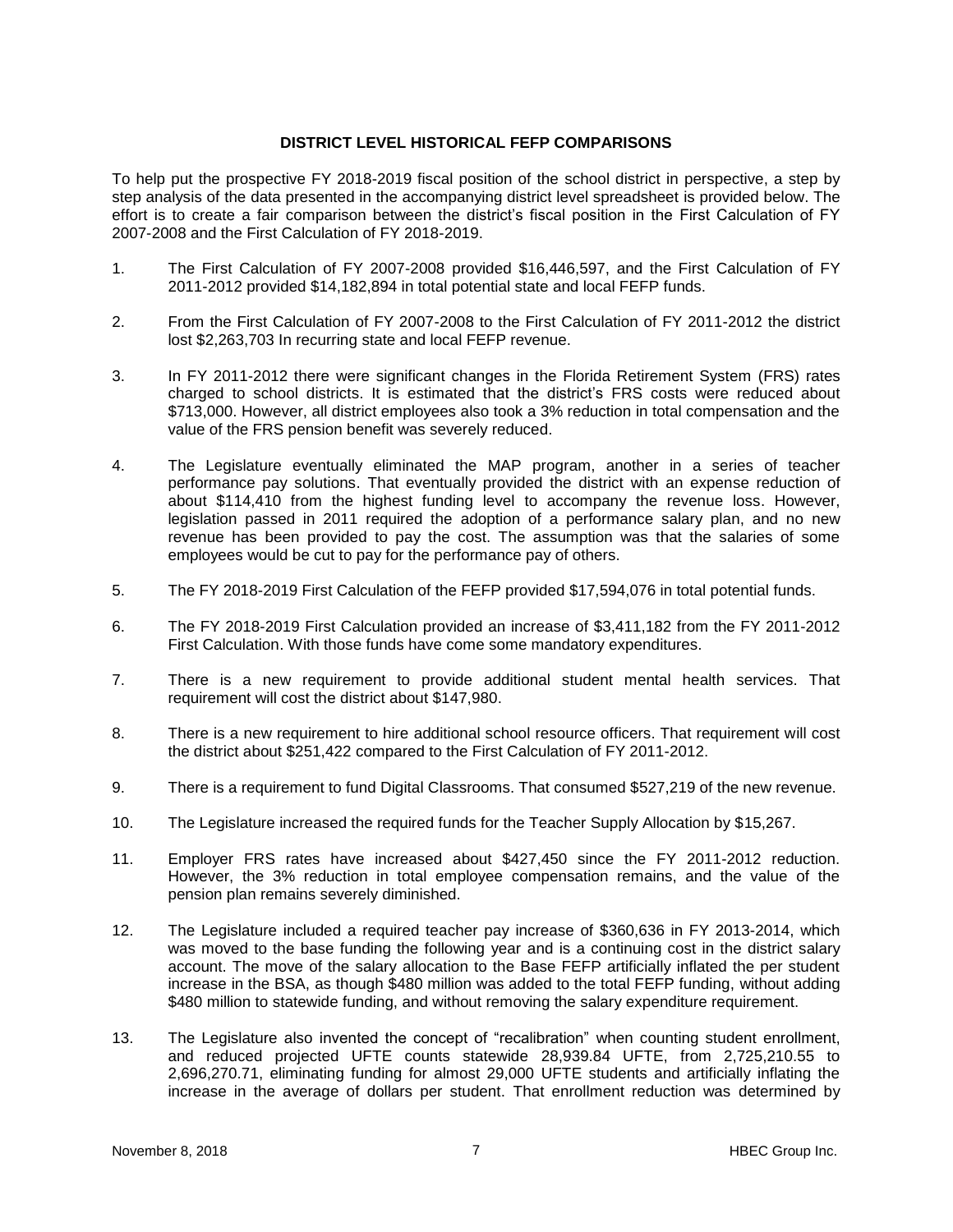comparing two FTE enrollment forecasts, one before and one after recalibration both dated April 15, 2013.

- 14. District enrollment has decreased 19.37 recalibrated UFTE students since FY 2011-2012. At the average of dollars per student in FY 2011-2012 of \$6,319.54, this enrollment loss generated a decrease of about \$122,409 in revenue. That revenue loss had to be addressed by a similar cut in expenses of about \$122,409 or it will be a factor in creating a structural imbalance in the district's operating budget of \$122,409, in addition to the other budget issues discussed below.
- 15. The required cost increases in FY 2018-2019 total \$1,729,974 of the \$3,411,182 in postrecession new revenue. That leaves \$1,681,208 of new unexpended revenue to add to the rebased FY 2011-2012 budget to provide the district's current, rebased, post-recession budget. The district's total funding for FY 2011-2012 was \$14,182,894, plus the \$1,681,208 of net available uncommitted new revenue provides a rebased budget of \$15,864,102.
- 16. The highest pre-recession total FEFP funding was \$16,446,597. Legislative action resulted in a reduction in employer FRS expenses of about \$713,000 and an elimination of \$114,410 in MAP expense. These Legislative actions reduced the net pre-recession district funding high to \$15,619,187 when the revenues associated with the expenses that were cut are also eliminated.
- 17. The total current rebased budget is \$15,864,102. That means after paying for the new, legislatively required expenses the district would have \$244,915 to pay for all increases in costs incurred in the district for the past eleven years, other than the increases required by the Legislature. After the first \$244,915, the district would have had to make a dollar for dollar expense reduction to pay for all additional expenses not required by the Legislature that have been incurred over the past 11 years. That includes all health insurance increases, all other salary increases, all new personnel not required to address student growth or not eliminated to offset declining enrollment, all utility rate increases, all diesel fuel price increases, and all other increased costs.
- 18. The comparisons between the First Calculations of FY 2007-2008 and FY 2018-2019 show interesting comparisons among the categorical funds that help illustrate the condition of the operating budget. Remember the Consumer Price Index has increased about 20%, and Instructional Materials prices, as measured by the cost of Algebra One materials, have increased over 40% in the past eleven years. Each of the following categorical funds are the stated amounts below the amount appropriated eleven years ago: The SAI: (\$74,757); the ESE Allocation: (\$56,242); Transportation: (\$59,894); and Instructional Materials: (\$45,428).
- 19. Because there are no other significant sources of unrestricted state and local operating revenue, and no federal or other fund sources that are available for the General Fund, the sources of the district's continuing budget challenges are evident from the calculations above. In the eleven years since the First Calculation of 2007-2008 the district has only received \$244,915 to pay for every cost increase other than those required by the Legislature. Key operating categoricals including Transportation, Instructional Materials and the Exceptional Student Education allocation continue to be significantly below the funding of eleven years ago.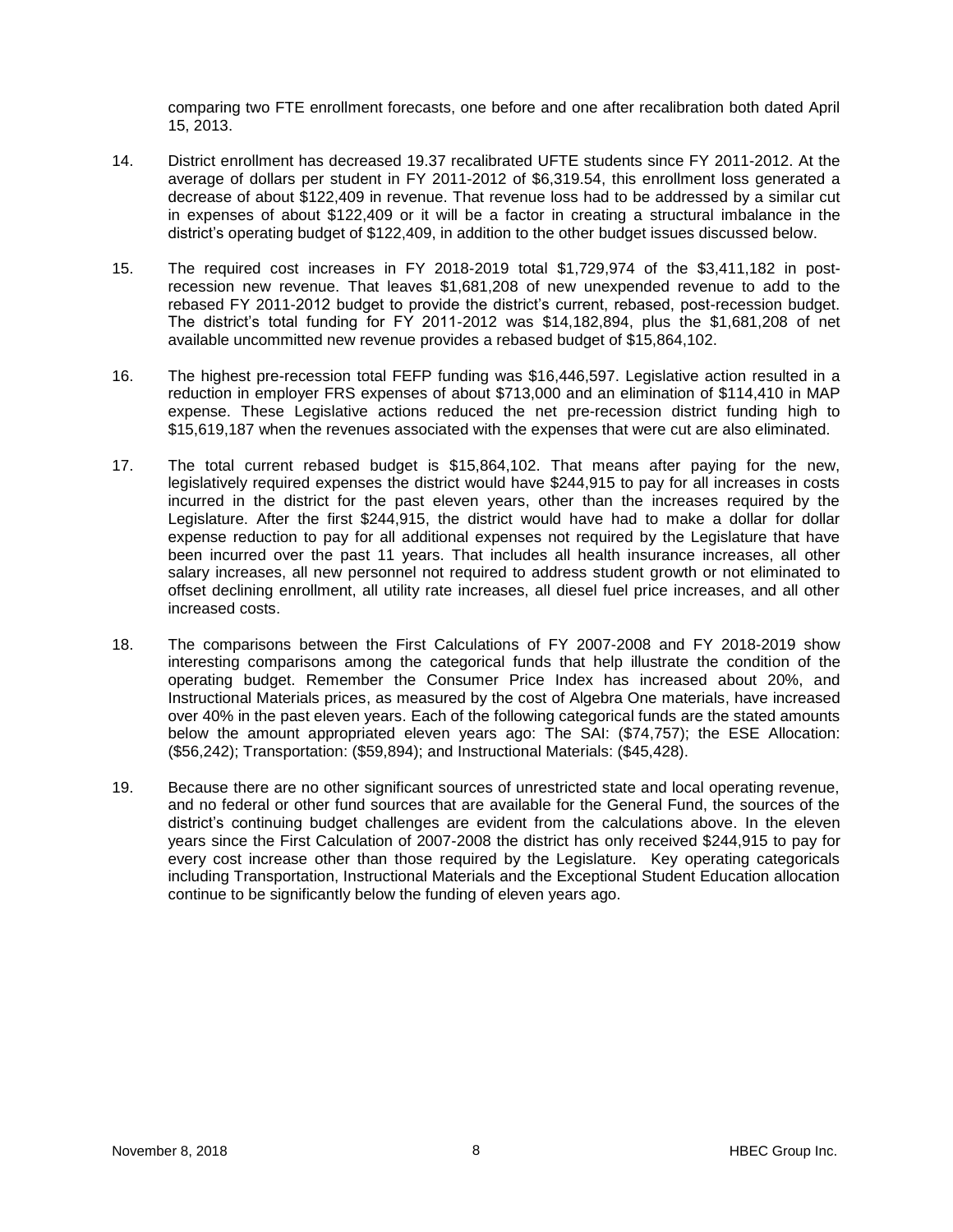# **LOCAL SCHOOL PROPERTY TAXES AND MILLAGE RATES**

- 1. Prior to the recession the district was authorized by the Legislature to levy 2.0 mills of property tax to generate local capital improvement revenues. The district levied the authorized rate. The funds are needed to maintain district schools and other facilities, purchase school buses, and pay other expenses as specifically authorized and controlled by the Legislature.
- 2. During the recession the Legislature reduced the authority for capital improvement tax rate to 1.5 mills. At the time the Required Local Effort (RLE) operating millage was increased by a like amount to temporarily increase available FEFP local operating revenue.
- 3. As a result of the recession, the School Taxable Value of local ad valorem property also decreased.
- 4. For two of the past three years, during the recovery, the Legislature chose to roll back the RLE millage rates below the rolled back rate as specified in the TRIM law and eliminate any increase in the amount of RLE revenue included in the FEFP.
- 5. In the 2018 session, in part due to the scarcity of state revenue, the RLE millage was reduced to about the rolled back millage rate to capture some, but not all of the revenue generated by increased School Taxable Value. The new local revenue that was captured was about equal to the projected value of new construction being added to the tax rolls
- 6. The tables show the impact of those changes on the taxpayers.

| Fiscal Year                           | Total Local Operating Millage | <b>Total Capital Outlay Millage</b> |
|---------------------------------------|-------------------------------|-------------------------------------|
| 2007-2008                             | 4.996                         | 2.00                                |
| 2018-2019                             | 4.888                         | 1.50                                |
| Difference 2018-2019<br>vs. 2007-2008 | 0.008                         | (.50)                               |

| <b>Fiscal Year</b>       | <b>Total Local Operating Revenue</b> | <b>Total Capital Outlay</b> |
|--------------------------|--------------------------------------|-----------------------------|
|                          |                                      | Revenue                     |
| 2007-2008                | \$2,153,598                          | \$703,612                   |
| 2018-2019                | \$2,127,230                          | \$653,860                   |
| Difference 2018-2019 vs. | (\$26,368)                           | (\$49,752)                  |
| 2007-2008                |                                      |                             |

- 7. The charts above clearly show that the public school millage rates levied on Calhoun County property taxpayers are projected to be .508 mills lower in FY 2018-2019 than the millage rates levied 11 years ago in FY 2007-2008.
- 8. The charts above also show that Calhoun County property taxpayers are projected to pay \$76,120 less in public school property taxes than eleven years ago in FY 2007-2008.
- 9. It should be noted that in FY 2007-2008 total state revenue provided in the district operating budget decreased and the total local funding required increased when the local tax rolls and millage rates were certified in July. Therefore, the numbers in the charts above are different from the numbers reported in the accompanying spreadsheets.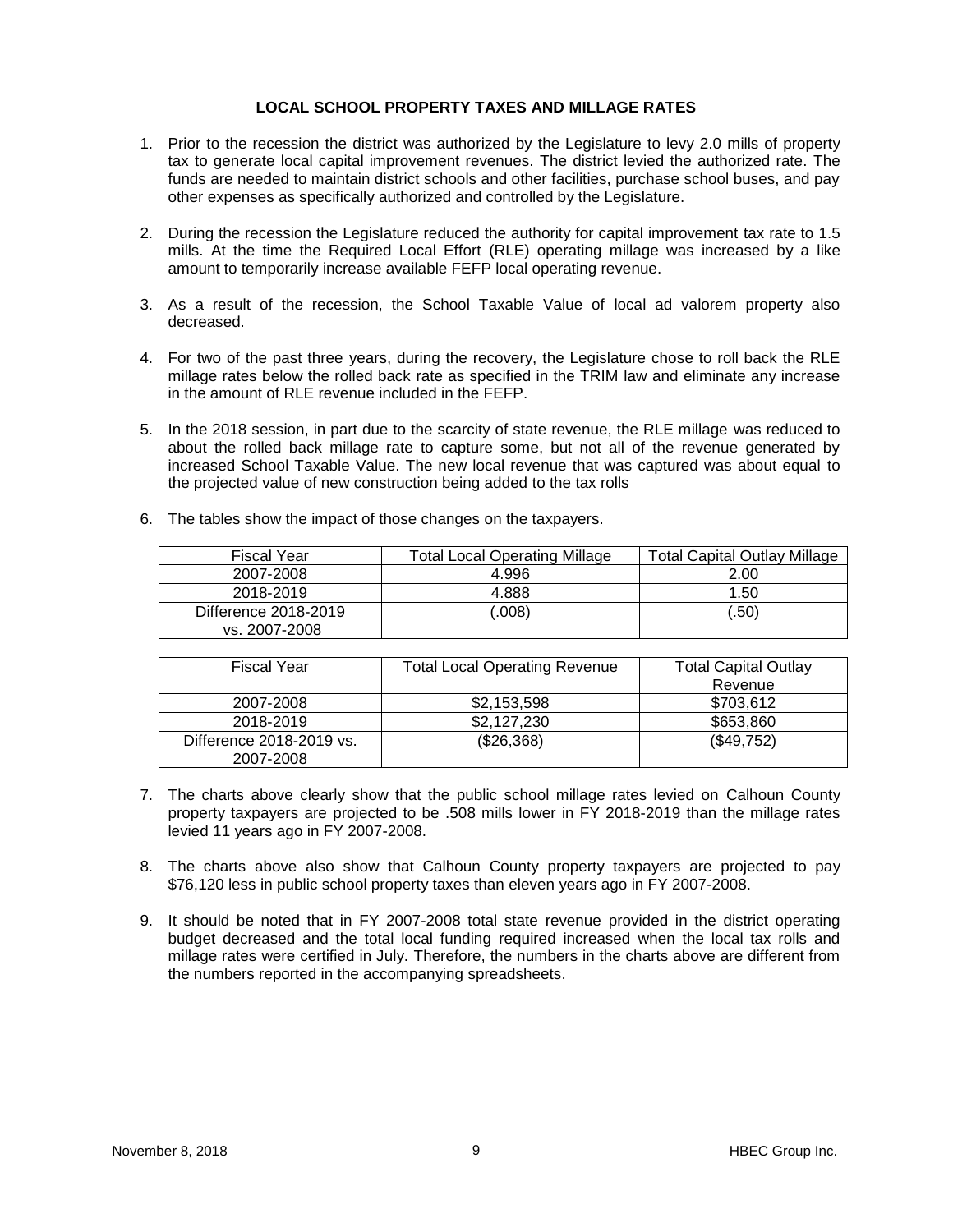# **NON-FEFP OPERATING REVENUE**

There are General Fund revenue sources in addition to FEFP state and local revenue. These revenues are sometimes attached to expenditures and are not available for discretionary use. Some of this revenue reimburses expenses already paid from the General Fund. These sources have not evidenced robust growth from FY 2011-2012 to FY 2017-2018. The chart reports the non-FEFP revenue sources displayed in the Annual Financial Reports as actually received. Funds collected for lost texts are omitted.

| Revenue Item                     | 2011-2012 | 2012-2013 | 2017-2018 | Comments                     |
|----------------------------------|-----------|-----------|-----------|------------------------------|
| <b>Medicaid Reimbursement</b>    | \$313,832 | \$299,190 | \$309,719 | Pays back funds spent        |
|                                  |           |           |           | for student services         |
| Misc. Fed. Through State         | None      | None      | \$9,200   | May have restrictions        |
| <b>Workforce Development</b>     | \$143,901 | \$133,328 | \$80,103  | Earned and used for          |
|                                  |           |           |           | Post-Secondary               |
|                                  |           |           |           | Workforce not for K-12       |
| <b>Workforce Performance</b>     | \$962     | \$1,076   | None      | Earned and used for          |
| Incentive                        |           |           |           | Post-Secondary               |
| <b>Racing Commission Funds</b>   | \$215,750 | \$215,750 | None      | For General Fund.            |
| <b>Sales Tax Distribution</b>    | See       | See       | \$215,750 | Formerly Reported as         |
|                                  | Comment   | Comment   |           | <b>Racing Commission</b>     |
|                                  |           |           |           | Funds. To General Fund       |
| <b>VPK</b>                       | \$131,915 | \$111,381 | \$67,569  | Earned by VPK students       |
|                                  |           |           |           | for VPK services             |
| <b>State License Tax</b>         | \$4,535   | \$4,608   | \$6,313   | Mobile home license          |
|                                  |           |           |           | tags for General Fund        |
| <b>Other Miscellaneous State</b> | \$27,194  | \$26,785  | \$131,612 | Expenditures may be          |
| Revenue not included in          |           |           |           | tied to revenue sources.     |
| other classifications.           |           |           |           |                              |
| Interest on Investments          | \$15,704  | \$9,090   | \$32,116  | <b>Available for General</b> |
|                                  |           |           |           | <b>Fund Expenses</b>         |
| Net Increase/Decrease in         | \$9,380   | \$17,649  | None      | May not be liquid asset.     |
| Value of Investments             |           |           | Reported  |                              |
| Adult Ed. Fees                   | \$872     | \$1,431   | \$1,080   | Must be for Adult Ed         |
| <b>Other Student Fees</b>        | \$2,081   | \$2,411   | None      | Pays for student             |
| Including GED Test               |           |           | Reported  | services and materials.      |
| Preschool Program Fees           | None      | None      | \$18,720  | Used for Preschool           |
|                                  | Reported  | Reported  |           | Program costs                |
| <b>Reimbursement of Federal</b>  | \$51,222  | \$43,069  | \$52,853  | <b>Repayment of General</b>  |
| <b>Indirect Costs</b>            |           |           |           | Fund for Federal             |
|                                  |           |           |           | program expenses             |
| <b>Other Miscellaneous Local</b> | \$355,036 | \$206,908 | \$67,547  | Some revenues have           |
| Revenue                          |           |           |           | spending requirements.       |

The General Fund revenue sources other than revenue from the FEFP displayed above do not include every item in the Annual Financial Report. The items that were not included have an insignificant impact on the General Fund. The chart illustrates that there are no uncommitted non-FEFP revenue sources that are growing robustly. The revenue sources that are not tied to a required expenditure are already used to balance the General Fund budget or are used to pay back the General Fund for costs already incurred and are not potential solutions to the district's need for added revenue. The district has transferred funds from the Capital Funds budget to the operating budget. For example, in 2017-2018 the district transferred \$143,242 from the Capital Funds account. In 2011-2012 the transfer was \$253,855, and in 2012-2013 the transfer was \$223,643. The use of these funds in the operating fund has been declining and is restricted by law but may help pay for certain expenses such as property casualty insurance premiums.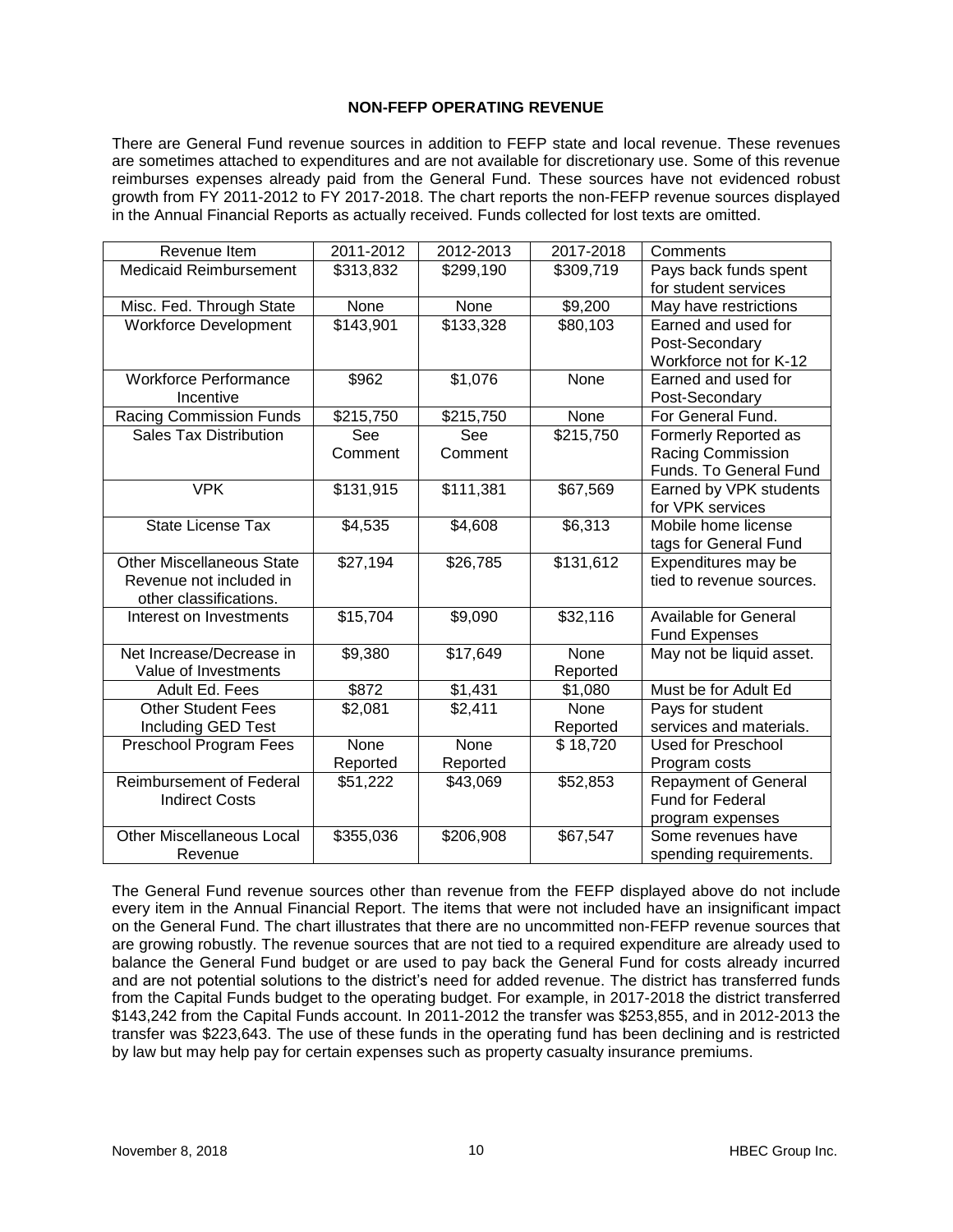## **EXPENDITURE COMPARISONS**

The most pressing financial issues facing the school district are related to the General Fund. The uses of other budget components such as the Special Revenue Fund, composed mainly of Federal revenues, are decided by the externally determined requirements of the programs. Therefore, the focus of this section will be on the General Fund, which is consistent with the other sections of the document.

The data are from the Annual Financial Report (AFR) or the current adopted General Fund budget. The AFR is a required, audited document that reports actual revenue received and actual funds expended, not planned or projected revenues and expenses. This report includes AFR data from FY 2011-2012, FY 2012-2013, and FY 2017-2018. Data from FY 2018-2019 are from the adopted General Fund budget.

The analyses of current and historical FEFP and non-FEFP revenues show that the district's revenue picture has not returned to and progressed from the pre-recession funding provided in the 2007-2008 FEFP First Calculation. Therefore, a search for revenue to support increased costs including teacher salaries or instructional initiatives would have to include at least some examination of the district's Operating Fund expenditures to identify opportunities to reduce expenses. The revenue data suggest that the district must "create" new revenue by reducing current expenses, by securing voter approval of a referendum to increase property taxes or both.

The actual and budgeted expenditures Identified and discussed below are the General Fund functions and objects that account for the greatest proportion of the Operating Fund expenditures and over which the district may have the greatest discretionary decision-making authority. These are the items that have enough revenue committed to be meaningful targets for examination. However, this does not mean that meaningful reductions in these expenditures can be made without undermining the academic performance of students, the safety of staff, and other vital operating responsibilities.

The AFR follows the Department of Education cost accounting rules. There are two categories that are cross-referenced in a matrix, the operating functions of the school district, and the objects of expenditures that are purchased with operating dollars to execute these required functions. Functions are the responsibilities the district executes. Important functions include Instruction and the support services such as Pupil Personnel (Student) Services, Instructional Media Services, and Instruction and Curriculum Development Services. Other support services include School Administration, General Administration, Board, Student Transportation Services, Operation of Plant, and Maintenance of Plant. Objects are the items purchased to achieve the functions. Objects include Salaries, Employee Benefits, Purchased Services, Energy Services, Materials and Supplies, Capital Outlay, and Other Expenses.

As would be expected, Instruction is the function that consumes the greatest amount of the operating budget. Other functions that consume relatively large amounts of operating revenue include: Student Personnel Services, which includes school guidance counselors and similar staff, School Administration, which includes principals and assistant principals, Student Transportation Services, which includes school bus drivers, mechanics, diesel fuel, and school bus aides, Operation of Plant, which includes utilities, custodial services, security and insurance costs and other operating costs. Maintenance of Plant is another function with relatively large expenditures. The Maintenance function is where the costs for the care and repair of district buildings are reported.

The analysis below highlights the largest cost drivers in the AFR. To provide an overview of what the district purchased or proposes to purchase, the actual or budgeted expense for each object associated with key functions is identified and compared. State leaders have chosen to benchmark their success in funding public education by comparing the results of the 2018 session to FY 2011-2012 appropriations, the bottom of the worst recession since the Great Depression. Therefore, this analysis compares the expenditures from the FY 2011-2012 AFR with the data from the FY 2017-2018 AFR and the FY 2018- 2019 approved Operating Budget. Data from the FY 2012-2013 AFR were also included, because 2011- 2012 expenses were supported by the expenditure of a fund balance created by the Education Jobs Fund of the ARRA Act. The district was directed to supplant \$423,781 of state and local funds with these funds, create an artificially large fund balance, and then use that fund balance in FY 2011-2012.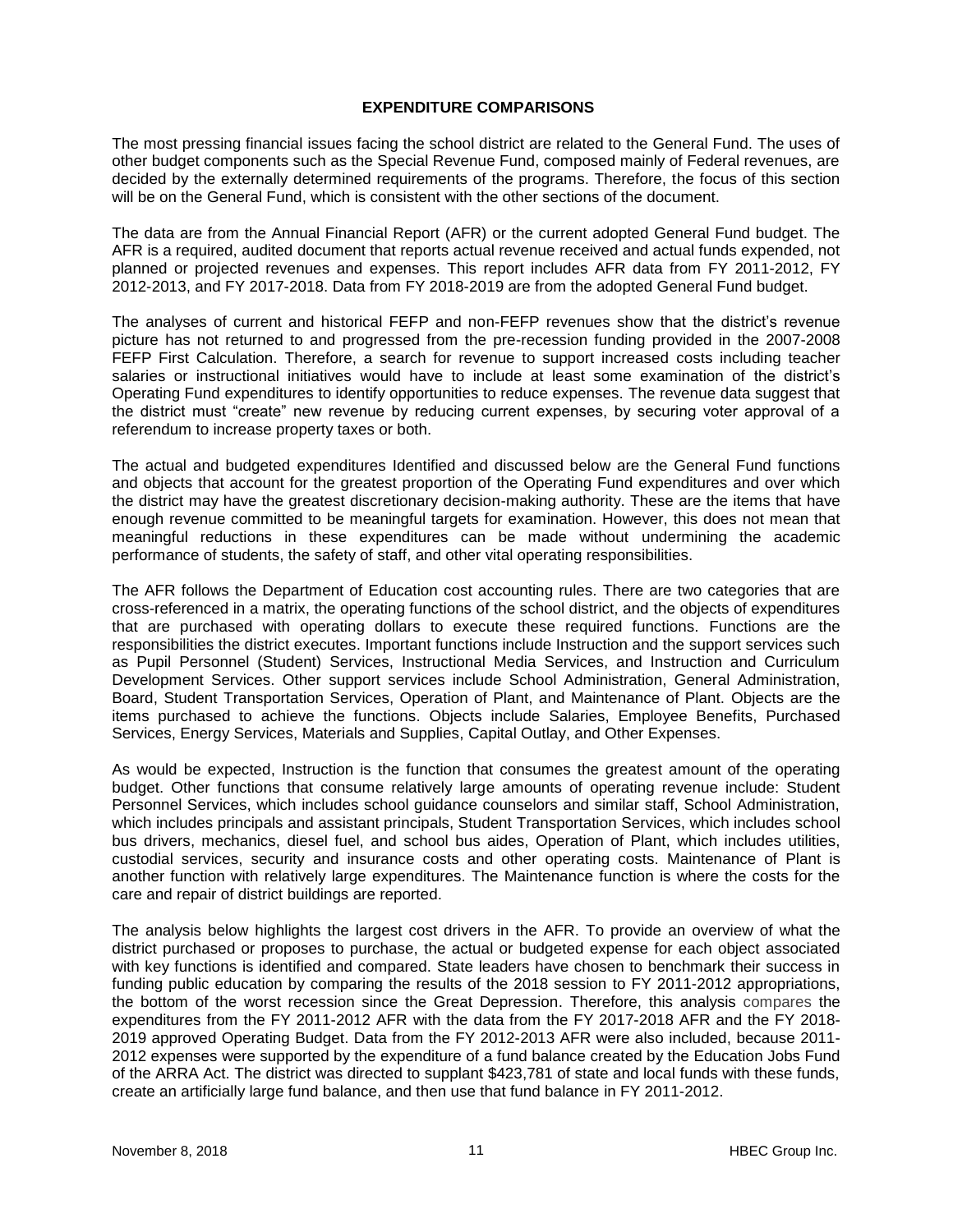The first table below displays the actual cost of the objects of expenditure in the FY 2011-2012, FY 2012- 2013, and FY 2017-2018 operating budgets and the budgeted costs for those items for FY 2018-2019. It is not surprising, given the human resources intensive nature of education that salaries and employee benefits are the two largest expenditure items for each year. These are data for objects only. The following pages show trends in objects of expenditure for Instruction, Pupil/Student Personnel Services, School Administrative Services, Transportation, Operation of Plant, and Maintenance.

| Object                   | 2011-2012                 | 2012-2013                 | 2017-2018      | 2018-2019                 |
|--------------------------|---------------------------|---------------------------|----------------|---------------------------|
|                          | <b>AFR</b>                | <b>AFR</b>                | <b>AFR</b>     | $B$ udget $^2$            |
| Total                    | \$16,548,748              | \$16,560,744              | \$18,373,392   | \$20,822,225              |
| <b>Salaries</b>          | \$11,053,325              | \$11,089,638              | \$11,368,605   | \$11,916,560              |
| <b>Employee Benefits</b> | \$2,524,017               | \$2,589,783               | \$3,528,236    | \$3,844,960               |
| Purchased                | \$1,209,006               | \$1,290,763               | \$1,343,104    | \$1,671,888               |
| <b>Services</b>          |                           |                           |                |                           |
| <b>Energy Services</b>   | \$799,630                 | \$790,298                 | \$796,755      | \$883,535                 |
| Materials and            | \$533,573                 | \$481,254                 | \$662,000      | \$903,971                 |
| Supplies                 |                           |                           |                |                           |
| Capital Outlay           | \$166,149                 | \$40,553                  | \$286,388      | \$1,113,435               |
| <b>Other Expenses</b>    | \$263,044                 | \$278,452                 | \$388,301      | \$488,076                 |
| + or - Revenues          | $-$1,247,783$             | $-$1,110,469$             | $-$124,837$    | Not Reported              |
| <b>Over Expenditures</b> |                           |                           |                |                           |
| <b>Beginning Fund</b>    | \$4,755,197               | \$3,781,733               | \$3,561,911    | \$3,597,663               |
| <b>Balance</b>           |                           |                           |                |                           |
| <b>Ending Fund</b>       | $$3,671,143$ <sup>1</sup> | $$2,890,328$ <sup>1</sup> | $$2,743,078^2$ | FB 6-30-2019 <sup>3</sup> |
| Balance <sup>1</sup>     |                           |                           |                | \$1,344,711               |

 $1$  Ending fund balance reported is the Unassigned Fund Balance.

 $2$  The ending 2017-2018 fund balance also included \$784,916 in the restricted fund balance, and \$69,669 in the assigned fund balance. These items, totaling \$854,585, were also carried forward into FY 2018-2019, and inflate the beginning fund balance. It should be expected that this \$854,585 will be expended in FY 2018-2019. A relevant comparison for the fund balance change in FY 2018-2019 is between the ending unassigned fund balance in 2017-2018 and the similar value projected for 2018-2019, which is  $(1,398,367)$ .

Budgeted revenues and expenses are estimates. The ending fund balance is likely to be different from the projected ending unassigned fund balance.

Appropriately, instruction is the most expensive function in the district, and most of the costs are for salaries and employee benefits. Salaries decreased slightly from FY 2011-2012 to FY 2017-2018, despite the \$360,636 Teacher Salary Allocation. The decrease is the result of the retirement of staff at the high end of the salary schedule who were replaced by employees at the lower end of the salary schedule. Employee benefits increased from FY 2011-2012 to FY 2018-2019 reflecting these employees' share of the \$427,450 increase in FRS employer rates, and of the \$176.27 per employee increase in the Board contribution to employee health insurance costs. Raises were granted in 2015-2016, 2016-2017, and 2017-2018. The decrease in salaries suggests a reduction in the number of instructional staff members or a shift to less costly employees. Purchased services are projected to be \$252,088 more in 2018-2019 than in 2011-2012. Capital outlay for 2018-2019 expenses are budgeted for \$1,009,540**.** These funds are the current appropriation and carry forward from the district's digital classroom allocation. The use of these funds is restricted by law. They should be used as specified in law this fiscal year.

| Object                          | 2011-2012 AFR | 2012-2013 AFR | 2017-2018 AFR | 2018-2019 Budget |
|---------------------------------|---------------|---------------|---------------|------------------|
|                                 | Instruction   | Instruction   | Instruction   | Instruction      |
| Total                           | \$10,326,479  | \$10,250,775  | \$11,074,608  | \$12,482,683     |
| <b>Salaries</b>                 | \$7,619,262   | \$7,550,073   | \$7,483,135   | \$7,615,000      |
| <b>Employee Benefits</b>        | \$1,675,418   | \$1,684,768   | \$2,177,054   | \$2,295,370      |
| <b>Purchased Services</b>       | \$468,982     | \$506,302     | \$568,942     | \$721,070        |
| <b>Energy Services</b>          | \$1,841       | \$2,245       | \$0           | \$1,000          |
| <b>Materials &amp; Supplies</b> | \$345,251     | \$309,899     | \$361,466     | \$518,558        |
| <b>Capital Outlay</b>           | \$33,969      | \$6,168       | \$184,992     | \$1,009,540      |
| <b>Other Expenses</b>           | \$181,754     | \$191,317     | \$299,017     | \$322,145        |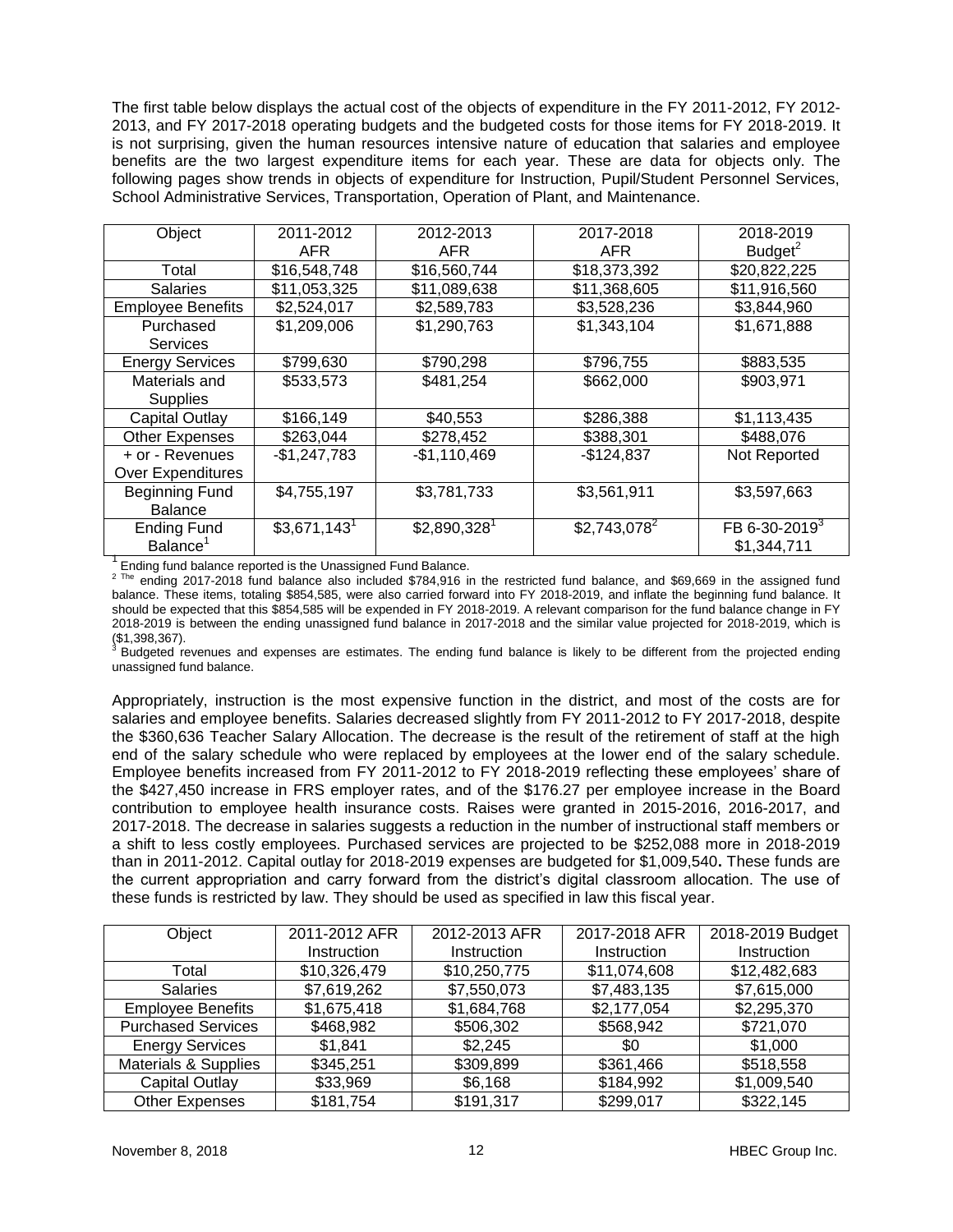The trends for Pupil/Student Support Services mirror those for Instruction. Most of the expenses are charged to salaries and employee benefits. The projected impact of the Mental Health Allocation of \$147,980 is readily noticeable in the FY 2018-2019 budget. However, the 2018-2019 budget for the function is \$213,496 higher than FY 2017-2018 and \$407,305 higher than FY 2011-2012. The increases in this function and in the purchased services object reflect the increase of purchased services for psychological and other professional services, and in the current year from the mental Health Allocation.

| Object                          | 2011-2012 AFR   | 2012-2013              | 2017-2018 AFR           | 2018-2019               |
|---------------------------------|-----------------|------------------------|-------------------------|-------------------------|
|                                 | Pupil Personnel | <b>Student Support</b> | Student                 | <b>Budget Student</b>   |
|                                 | <b>Services</b> | Services               | <b>Support Services</b> | <b>Support Services</b> |
| Total                           | \$396,765       | \$499,781              | \$590,574               | \$804,070               |
| <b>Salaries</b>                 | \$283,887       | \$339,503              | \$368,490               | \$469,210               |
| <b>Employee Benefits</b>        | \$57,604        | \$73,071               | \$106,210               | \$163,625               |
| <b>Purchased Services</b>       | \$54,806        | \$85,906               | \$114,804               | \$168,265               |
| <b>Energy Services</b>          | \$0             | \$0                    | \$0                     | \$0                     |
| <b>Materials &amp; Supplies</b> | \$367           | \$1,103                | \$968                   | \$1,350                 |
| <b>Capital Outlay</b>           | \$0             | \$0                    | \$0                     | \$1,500                 |
| <b>Other Expenses</b>           | \$100           | \$196                  | \$100                   | \$120                   |

The school administration function provides for the leadership and management all aspects of the district's schools. These are not district level administrative costs. These costs primarily pay for the district's school principals and assistant principals. The total costs have increased \$252,151, or about 23%. Salaries increased \$133,526 and employee benefits increased \$102,810, which together accounts for \$236,336 of the increase costs since 2011-2012.

| Object                          | 2011-2012 AFR | 2012-2013 School | 2017-2018 AFR | 2018-2019 Budget |
|---------------------------------|---------------|------------------|---------------|------------------|
|                                 | School Admin. | Admin.           | School Admin. | School Admin.    |
| Total                           | \$1,091,624   | \$1,163,190      | \$1,288,627   | \$1,343,775      |
| <b>Salaries</b>                 | \$873,374     | \$867,162        | \$974,869     | \$1,006,900      |
| <b>Employee Benefits</b>        | \$159,675     | \$166,310        | \$251,073     | \$262,485        |
| <b>Purchased Services</b>       | \$58,344      | \$128,869        | \$61,512      | \$71,920         |
| <b>Energy Services</b>          | \$38          | \$47             | \$0           | \$0              |
| <b>Materials &amp; Supplies</b> | \$191         | \$224            | \$586         | \$350            |
| <b>Capital Outlay</b>           | \$0           | \$495            | \$520         | \$1,070          |
| <b>Other Expenses</b>           | \$0           | \$81             | \$65          | \$1,050          |

The Student Transportation function includes the cost of the salaries for bus drivers, mechanics, and other transportation department employees. It also includes the costs of repair parts, tires, and of course diesel fuel. Total costs have increased \$240,111 since 2011-2012. Non-employee costs have been well controlled. The major drivers increasing costs included an increase of \$101,590 for salaries and an increase of \$112,934 for employee benefits. Given the challenges districts throughout the state continue to encounter recruiting and retaining bus drivers, and the FRS and health insurance rate increases, these increases are not surprising. The larger problem with regard to the costs for student transportation is that the expenses far exceed the state and local FEFP funds provided for Transportation. The 2017-2018 transportation allocation was \$463,512 and reported costs totaled \$1,129,517. The projected Transportation revenue for 2018-2019 is \$468,706 and projected expenses total \$1,236,999. The state does not proport to fully fund student transportation, but the district's costs for 2018-2019 will exceed revenues by \$768,293. The revenue the district receives is only 37.9% of the district's cost. The table displaying costs is below.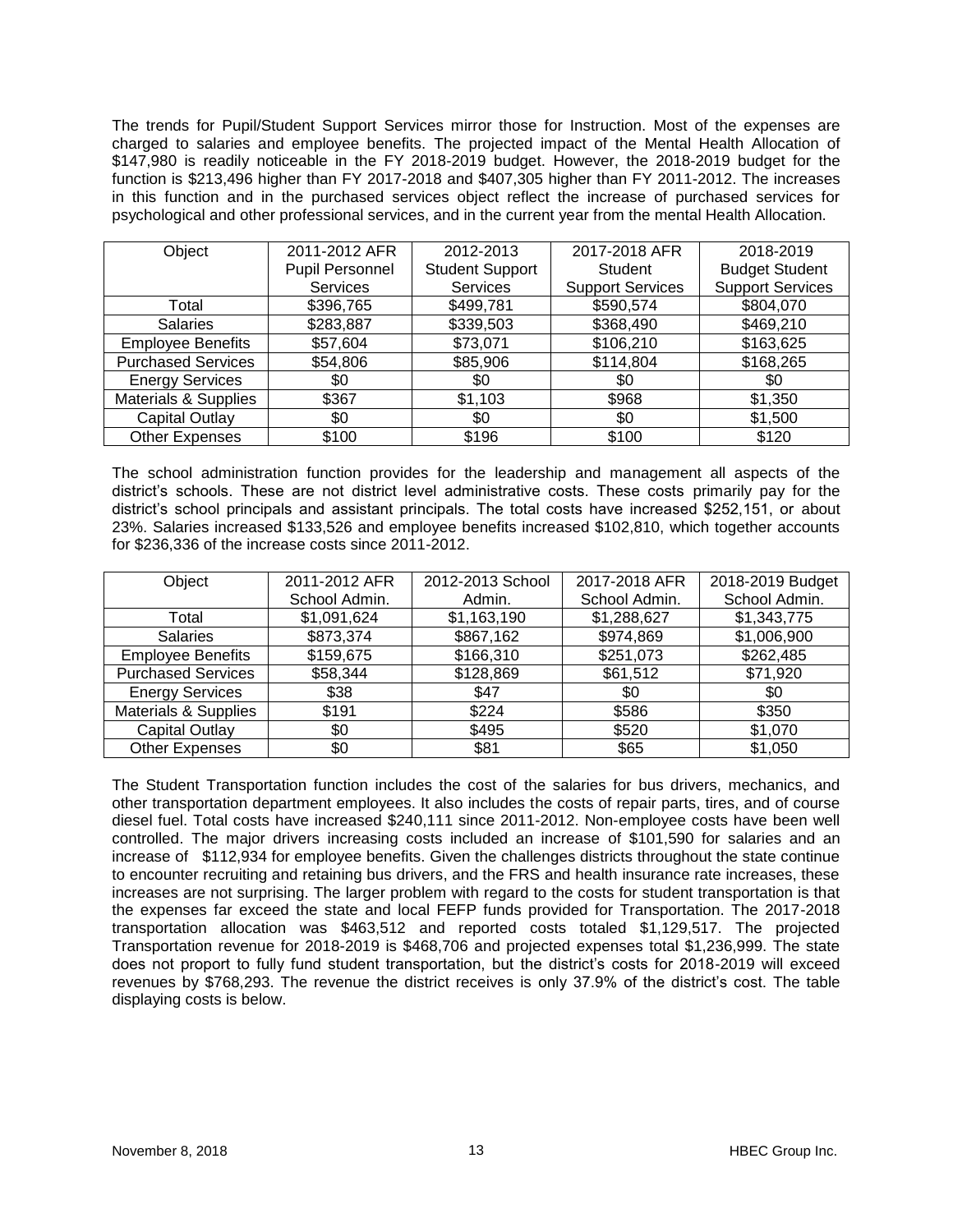| Object                          | 2011-2012 AFR  | 2012-2013 AFR  | 2017-2018 AFR  | 2018-2019 Budget |
|---------------------------------|----------------|----------------|----------------|------------------|
|                                 | Transportation | Transportation | Transportation | Transportation   |
| Total                           | \$996,888      | \$932,945      | \$1,129,517    | \$1,236,999      |
| <b>Salaries</b>                 | \$418,345      | \$421,951      | \$501,012      | \$519,935        |
| <b>Employee Benefits</b>        | \$136,745      | \$148,476      | \$235,988      | \$249,679        |
| <b>Purchased Services</b>       | \$121,011      | \$63,774       | \$108,477      | \$125,925        |
| <b>Energy Services</b>          | \$192,133      | \$200,802      | \$140,277      | \$160,100        |
| <b>Materials &amp; Supplies</b> | \$86,318       | \$72,482       | \$100,036      | \$118,475        |
| <b>Capital Outlay</b>           | \$1,440        | \$911          | \$689          | \$12,785         |
| <b>Other Expenses</b>           | \$40,893       | \$24,546       | \$43,034       | \$50,100         |

The Operation of Plant is a function that is less employee intensive than the other major functions. This function includes cleaning, disinfecting, moving furniture, routine maintenance of grounds and heating, ventilation and air conditioning systems, providing school crossing guards, security and other such activities that are performed on a daily, weekly, monthly or seasonal basis. Operation of plant does not encompass repairs and replacements of facilities and equipment. Energy costs in 2018-2019 are expected to be \$705,820, an increase of \$116,772 compared to 2011-2012. Energy costs account for about 44% of the total costs of the function.

| Object                          | 2011-2012 AFR    | 2012-2013 AFR    | 2017-2018 AFR  | 2018-2019 Budget |
|---------------------------------|------------------|------------------|----------------|------------------|
|                                 | Operat. of Plant | Operat. Of Plant | Oper. of Plant | Oper. of Plant   |
| Total                           | \$1,401,248      | \$1,397,952      | \$1,476,734    | \$1,620,318      |
| <b>Salaries</b>                 | \$303,395        | \$320,573        | \$377,423      | \$399,615        |
| <b>Employee Benefits</b>        | \$107,946        | \$114,685        | \$162,864      | \$178,553        |
| <b>Purchased Services</b>       | \$336,516        | \$340,189        | \$232,648      | \$262,030        |
| <b>Energy Services</b>          | \$589,048        | \$565,146        | \$640,535      | \$705,820        |
| <b>Materials &amp; Supplies</b> | \$30,980         | \$35,329         | \$57,165       | \$64,800         |
| <b>Capital Outlay</b>           | \$6,965          | \$0              | \$0            | \$1,700          |
| <b>Other Expenses</b>           | \$26,394         | \$22,027         | \$6,097        | \$7,800          |

The Maintenance function reports the cost of activities that are related to maintaining the grounds, buildings and equipment at an acceptable level of efficiency through repairs or preventive maintenance. Equipment repair services that are direct costs of specific programs in other functions are charged to those functions. There is an increase of \$46,000 for the capital outlay object.

| Object                          | 2011-2012 AFR | 2012-2013 AFR | 2017-2018 AFR | 2018-2019 Budget |
|---------------------------------|---------------|---------------|---------------|------------------|
|                                 | Maintenance   | Maintenance   | Maintenance   | Maintenance      |
| Total                           | \$307,696     | \$339,148     | \$315,532     | \$408,621        |
| <b>Salaries</b>                 | \$180,083     | \$198,132     | \$135,133     | \$147,225        |
| <b>Employee Benefits</b>        | \$48,169      | \$62,320      | \$41,418      | \$47,466         |
| Purch. Services                 | \$7,883       | \$19,056      | \$24,376      | \$43,780         |
| <b>Energy Services</b>          | \$0           | \$21,788      | \$15,942      | \$16,615         |
| <b>Materials &amp; Supplies</b> | \$0           | \$32,501      | \$93,277      | \$101,450        |
| <b>Capital Outlay</b>           | \$0           | \$5,255       | \$5,384       | \$51,900         |
| <b>Other Expenses</b>           | \$0           | \$93          | \$0           | \$185            |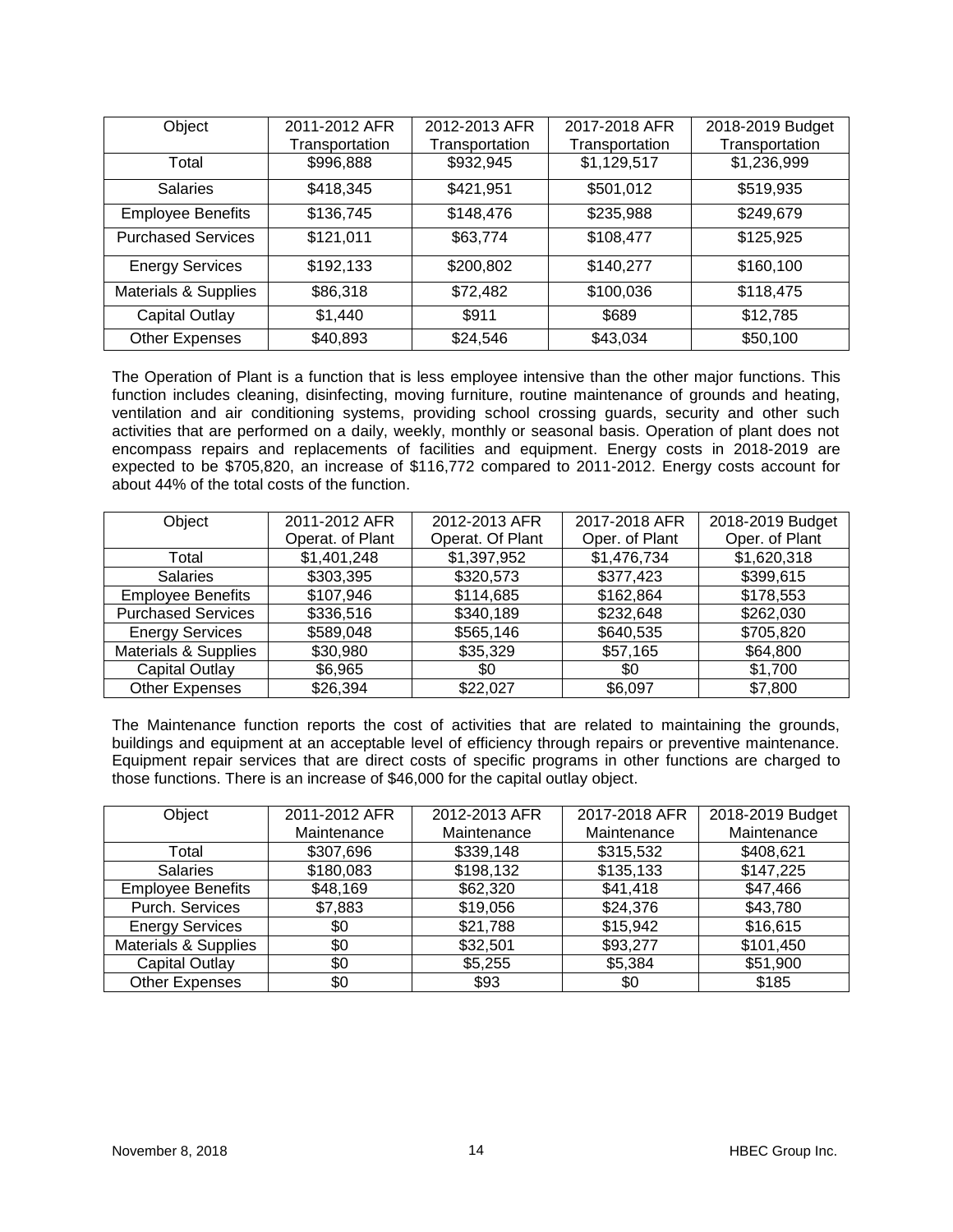Another way of summarizing spending is to examine total expenditures for all functions. The table below displays the total Operating Fund expenses for each function. The functions most directly aligned with instruction, serving students and ensuring the safe and appropriate operation of schools are Instruction, Student Services, Instructional Media, Instructional and Curriculum Development, Instructional Staff Training, Instruction Related Technology, School Administration, Student Transportation, Operation of Plant and Maintenance of Plant (Most "plants" are schools).

It should be noted the functions like central services and fiscal services are functions that similarly support schools. These functions include services such as payroll processing, a service vital to every employee at a school site. The expenditure data, whether analyzed by object or function, clearly show the overwhelming majority of the district's expenditures are made to support instruction and the operation of the schools. Efforts to reduce expenses to "create" revenue to be repurposed for district priorities will have to include changes in how revenue is spent in these functions.

| Function                      | 2011-2012 AFR             | 2012-2013 AFR             | 2017-2018 AFR            | 2018-2019 Budget          |
|-------------------------------|---------------------------|---------------------------|--------------------------|---------------------------|
|                               | Total                     | Total                     | Total                    | Total                     |
| Instruction                   | \$10,326,479              | \$10,250,775              | \$11,074,608             | \$12,482,683              |
| Student (Pupil)               | \$396,765                 | \$499,781                 | \$590,574                | \$804,070                 |
| <b>Support Services</b>       |                           |                           |                          |                           |
| <b>Instructional Media</b>    | \$235,215                 | \$255,667                 | \$325,019                | \$347,022                 |
| Inst. and Curr. Dev.          | \$345,928                 | \$324,634                 | \$317,937                | \$430,572                 |
| <b>Instructional Staff</b>    | \$17,160                  | \$15,203                  | \$13,114                 | \$47,040                  |
| Training                      |                           |                           |                          |                           |
| Instruction-Related           | \$409,314                 | \$406,122                 | \$557,644                | \$644,975                 |
| Technology                    |                           |                           |                          |                           |
| <b>Board</b>                  | \$269,796                 | \$295,264                 | \$415,355                | \$516,483                 |
| General Admin.                | \$236,905                 | \$237,277                 | \$310,152                | \$381,417                 |
| School Admin.                 | \$1,091,624               | \$1,163,190               | \$1,288,627              | \$1,343,775               |
| <b>Facilities Acquisition</b> | \$44,213                  | \$44,400                  | \$55,898                 | \$59,613                  |
| Construction                  |                           |                           |                          |                           |
| <b>Fiscal Services</b>        | \$358,848                 | \$377,106                 | \$380,733                | \$421,072                 |
| <b>Food Services</b>          | \$0                       | \$481                     | \$0                      | \$0                       |
| <b>Central Services</b>       | \$0                       | \$0                       | \$3,762                  | \$28,988                  |
| <b>Student</b>                | \$996,888                 | \$932,945                 | \$1,129,517              | \$1,236,999               |
| Transportation                |                           |                           |                          |                           |
| Operation of Plant            | \$1,401,248               | \$1,397,952               | \$1,476,734              | \$1,620,318               |
| Maintenance of                | \$307,696                 | \$339,148                 | \$315,532                | \$408,621                 |
| Plant                         |                           |                           |                          |                           |
| Adm. Technology               | \$16,012                  | \$14,692                  | \$35,224                 | \$36,000                  |
| <b>Community Service</b>      | \$0                       | \$0                       | \$11,882                 | \$12,577                  |
| <b>Facilities Acquisition</b> | $\overline{50}$           | $\overline{50}$           | \$0                      | \$0                       |
| <b>Other Capital Outlay</b>   | \$94,633                  | $\overline{$}6,099$       | $\overline{$}71,073$     | $\sqrt{6}$                |
| <b>Debt Service</b>           | \$0                       | \$0                       | \$0                      | $\overline{50}$           |
| Total                         | \$16,548,748              | \$16,560,744              | $\overline{$}18,373,392$ | \$20,822,225              |
| + or - Revenues               | $-$1,247,783$             | $-$1,110,469$             | $-$124,837$              | Not Reported              |
| Over Expenditures             |                           |                           |                          | In budget                 |
| <b>Beginning Fund</b>         | \$4,755,197               | \$3,781,733               | \$3,561,911              | \$3,597,663               |
| <b>Balance</b>                |                           |                           |                          |                           |
| <b>Ending Fund</b>            | $$3,671,143$ <sup>1</sup> | $$2,890,328$ <sup>1</sup> | $$2,743,078^2$           | FB 6-30-2019 <sup>3</sup> |
| Balance <sup>1</sup>          |                           |                           |                          | \$1,344,711               |

 $1$  Ending fund balance reported is the Unassigned Fund Balance.

 $^{2}$  The ending 2017-2018 fund balance also included \$784,916 in the restricted fund balance, and \$69,669 in the assigned fund balance. These items, totaling \$854,585, were also carried forward into FY 2018-2019, and inflate the beginning fund balance. It should be expected that this \$854,585 will be expended in FY 2018-2019. A relevant comparison for the fund balance change in FY 2018-2019 is between the ending unassigned fund balance in

2017-2018 and the similar value projected for 2018-2019, which is (\$1,398,367).<br><sup>3</sup> Budgeted revenues and expenses are estimates. The ending fund balance is likely to be different from the projected ending unassigned fund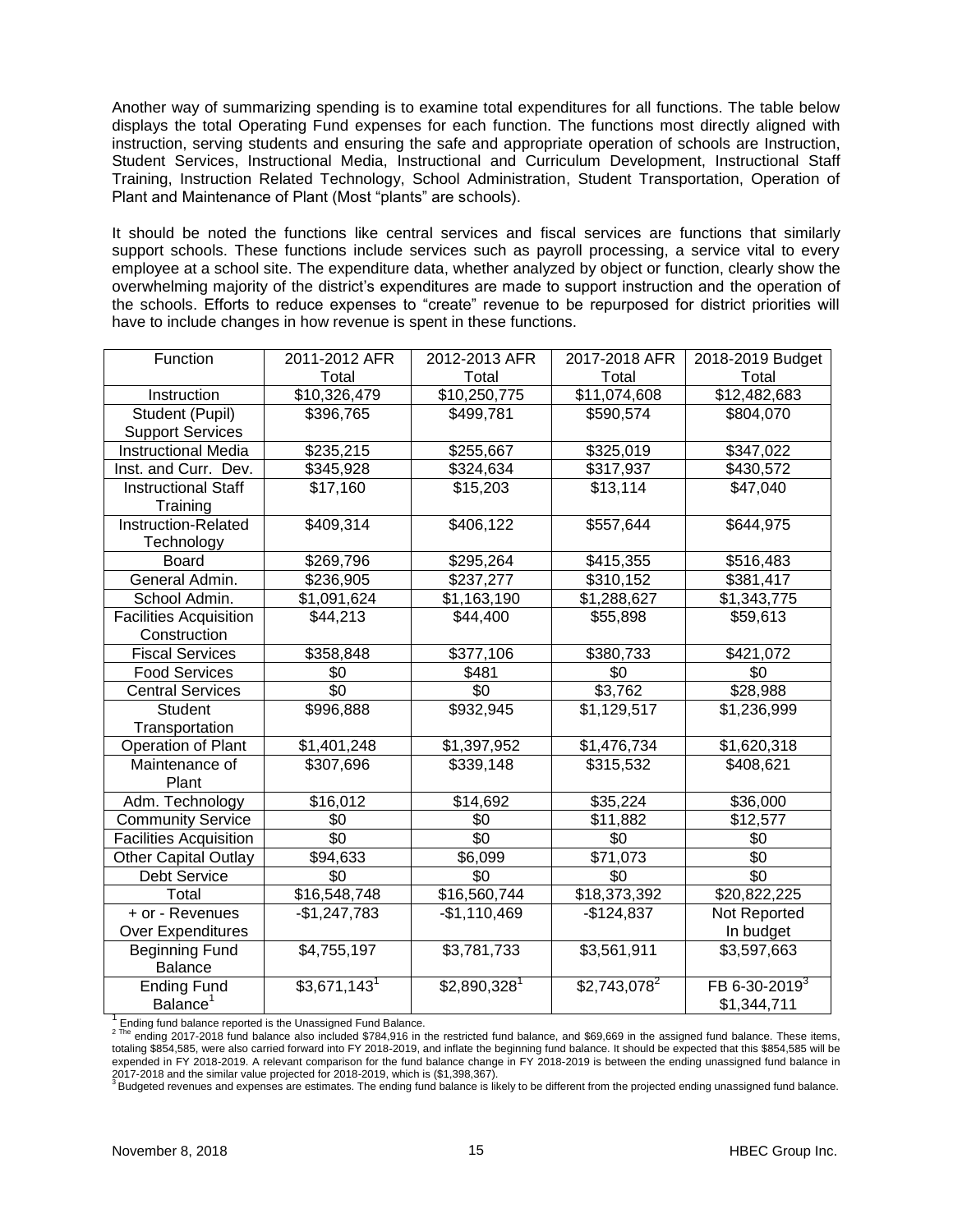### **FY 2019-2020, 2020-2021, and 2021-2022 LONG RANGE FINANCIAL OUTLOOK BACKGROUND AND PURPOSES OF THE LONG RANGE FINANCIAL OUTLOOK (LRFO)**

There is plenty of media attention given to Florida's \$89 billion budget. But for Florida public school districts, that number is not really representative of the funds for which districts compete on behalf of our students.

The FY 2018-2019 state budget totals about \$89.3127 billion. Of that amount, about \$32.8486 billion is General Revenue (GR). The balance of the budget includes about \$31.5339 billion in Federal trust funds and \$24.9302 billion in state trust funds. The total budget does not include about \$9.17 billion in local property tax public school revenue included in the FEFP by the Legislature.

Most of the appropriations' attention during the Legislative session is focused on GR, trust fund revenue that can be used in place of GR, such as the Education Enhancement Trust Fund (Lottery) revenue in the education budget, and local property tax revenue that is used in the FEFP for K-12 public education students. The district should understand that the GR budget and the associated trust funds and local revenues are all based on projections, not on "money in the bank," and funding is subject to changes, including reductions, as student enrollment and economic conditions change.

The principal source of K-12 public school operating revenue is the Florida Education Finance Program (FEFP). Small portions of the FEFP are derived from the Educational Enhancement Trust Fund (the Lottery) and the Principal State School Trust Fund. Most FEFP revenue is generated by state General Revenue (GR) and local ad valorem property tax revenue derived from the Required Local Effort (RLE) millage and the .748 Local Discretionary Effort millage.

The first step in building each year's state budget, and therefore the FEFP, is the adoption by the Legislative Budget Commission (LBC) of the Long Range Financial Outlook (LRFO). The LBC is a joint standing committee of the Florida House of Representatives and the Florida Senate, empowered to make decisions and budget amendments on behalf of the Legislature. The Long Range Financial Outlook is an annual projection of General Revenue income and state General Revenue expenditures for three years into the future. The process of determining revenues is as follows:

- 1. The consensus revenue estimating conference prepares a multi-year forecast of potential state General Revenue. In preparing the forecast the conference considers the current year's revenue and the current year's effective GR appropriations to determine the amount of any reserves that can be carried forward into the next year. The conference reaches consensus about the amount of GR that may be collected based on current and forecasted economic activity.
- 2. The conference then incorporates any adjustments to revenue. These may include reductions due to tax or fee reductions and increases of both recurring or non-recurring revenue based on actions such as the impacts on appropriations of any vetoes by the Governor, any reversions of non-expended funds, sweeps of "excess" revenue from state trust funds, and any additional revenue sources, such as the revenue projected to be realized from the Indian Gaming Compact.
- 3. The conference then identifies projected expenditures for each year. The process begins by using the current year's effective appropriations. To prepare the FY 2018-2019 base budget the current GR budget is reduced by the amount of any non-recurring appropriations from the current year that are not supported by current law scheduled to continue beyond July 1, 2019.
- 4. The base budget for, in this case, FY 2019-2020 is thereby established as the current year budget reduced by eliminating specified non-recurring appropriations.
- 5. New expenses are then identified and added to the base budget. New expenses are sorted into two groups which are labeled "critical needs" and "other high priority needs."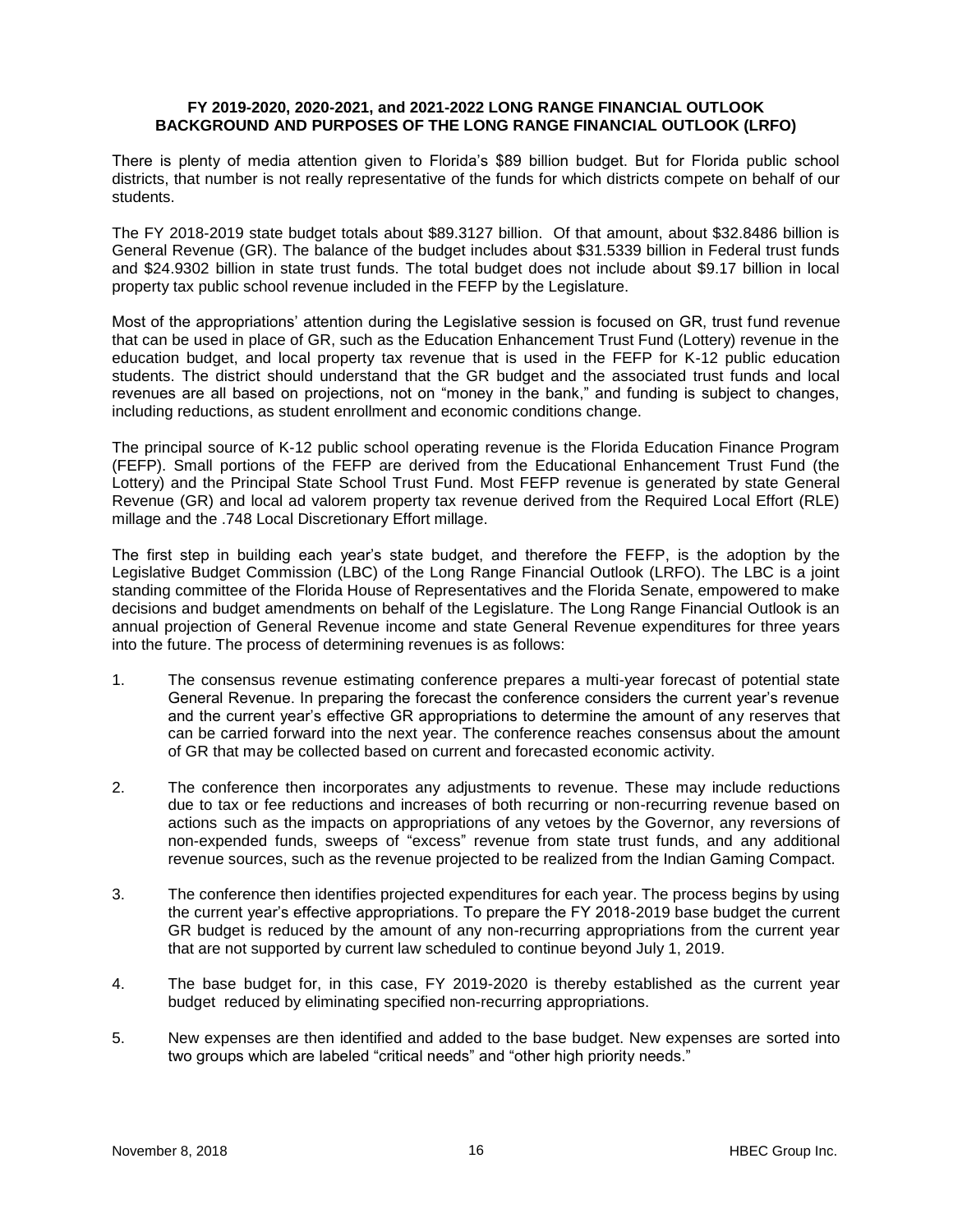- 6. Critical needs are funding issues required by the Florida Constitution and/or current "permanent" law. Included among "critical needs" is the cost of "maintaining" the current program. This requires the addition of new revenue to replace non-recurring revenue that had been used to fund recurring, required "critical" needs. That includes, for example, replacing any non-recurring revenue used to fund the current year FEFP. These costs are estimated based on demographic data that might generate increases or decreases in obligations, and the pending impacts of state or federal law.
- 7. "Other high priority needs" are appropriations' priorities identified and funded by the Legislature in a relatively continuous fashion, or in response to current law. The cost of these "other high priority needs" is determined by calculating a rolling three-year average of the amount of the Legislature's annual appropriation for those purposes.

To clarify these concepts for the district the following examples are offered.

A critical need for FY 2019-2020 in the FEFP is the cost of funding projected student enrollment growth at the same level as students are funded in FY 2018-2019. The Legislature has a duty to pay for K-12 public education, and the LRFO funds the cost of "maintaining the current program" by adding student enrollment growth for each next fiscal year at the cost per student for the year in which the LRFO is produced.

A high priority need for FY 2019-2020 in the FEFP is to continue the long standing Legislative policy of increasing the per student funding year over year. Historically the Legislature has funded the FEFP sufficiently to support an increase in the average of the dollars per UFTE. There were exceptions, including the years impacted by the recession. Recently there had been an increase in the average of the dollars per UFTE of about 3% per year. A three year rolling average of the prior three years funding increase is used to project the amount of the increase for this high priority need. After the appropriations of the past two years the rolling average used in LRFO projected an increase of 1.79% in the average of the dollars per UFTE for FY 2018-2019. The average increase dropped from 3% because the Legislature chose to place fewer new dollars for K-12 public education inside the FEFP.

The new LRFO takes into consideration the actual increase in dollars per student provided by the Legislature of 1.39%. You can see how a decision to reduce the increase in funding in prior years reduces the projected growth in the amount of the FEFP in future years. The LRFO for FY 2019-2020 projects an increase in per student funding of 1.16%,

Similar calculations are applied to the revenue and expense projections for each area of the budget for each of the years in the LRFO. In addition, based on prior state policy the LRFO projects that the Legislature will leave a reserve of at least \$1 billion of state General Revenue that will not be appropriated from each year's GR. The GR revenues and GR expenses are compared in the LRFO for each of the three years. If projected GR expenditures exceed projected General Revenue funds, the Legislature is advised to adopt fiscal strategies to increase the revenues or reduce the expenditures. The Legislature has been very clear about refusing to increase taxes or fees to increase revenues, so the strategy for closing any fiscal gap is cutting the projected budget expenditures.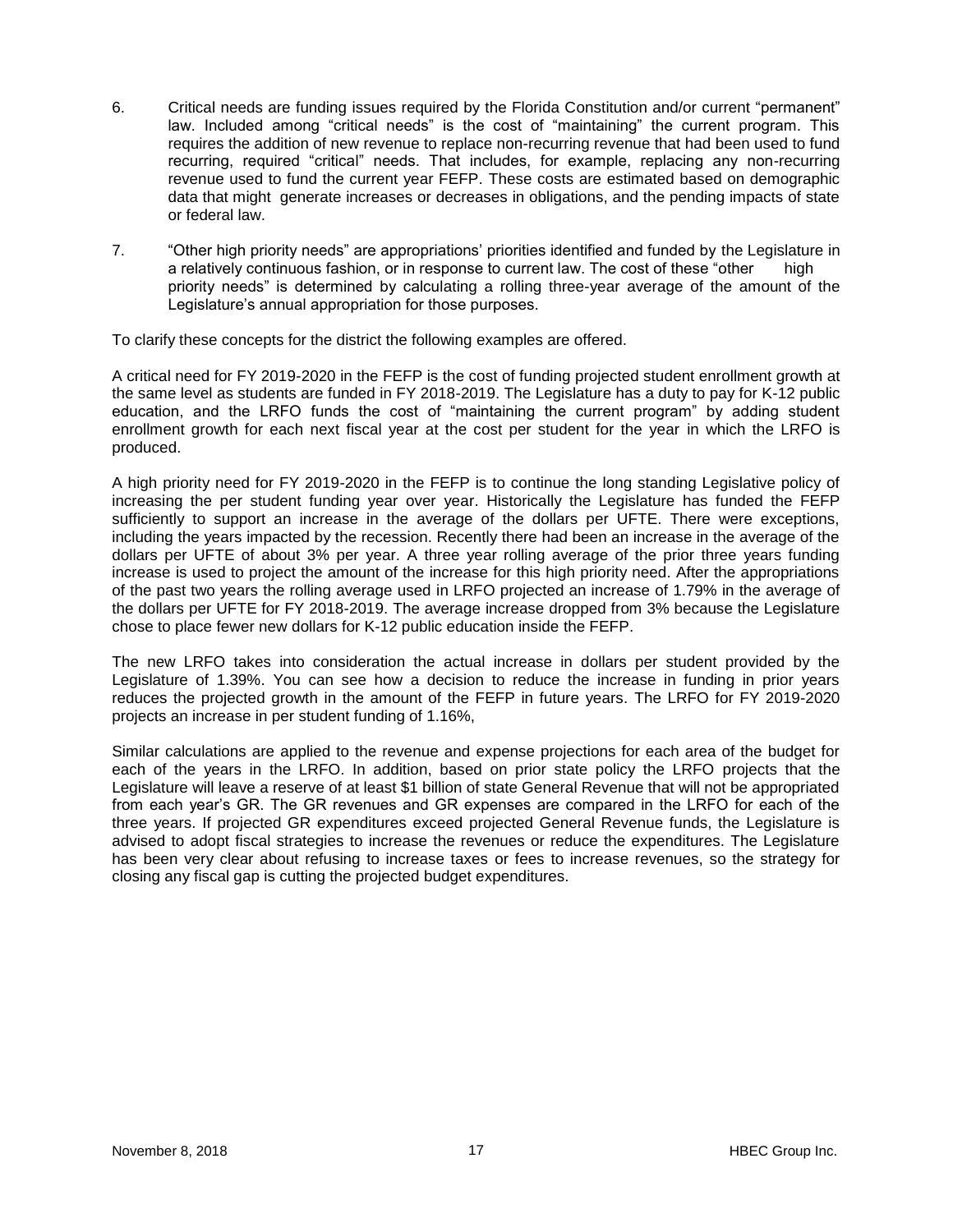## **MAJOR ELEMENTS OF THE LONG RANGE FINANCIAL OUTLOOK FY 2019-2020, 2020-2021 AND 2021-2022**

The LBC met and adopted the Long Range Financial Outlook (LRFO) for FY 2019-2020 through 2021- 2022. This is the first step in building the 2019-2020 General Revenue budget.

The LRFO does have immediate implications for the district with respect to the GAA that will eventually be adopted. It carefully analyzes all of the prospective revenue sources for the state General Revenue fund (GR) and the other sources of revenue that could be used to replace and therefore "conserve" GR. It also projects potential GR budgets for the next three years, considering all the sectors of the budget, the long term history of Legislative appropriations decision-making, and the relationships between prospective revenue and expenses that could lead to revenue shortfalls, revenue "surpluses" or a balance between GR funds and GR expenses. A major objective of the LRFO is to "conserve" state General Revenue.

As will be shown below, the out years in the LRFO are subject to significant variability over time based on political and economic changes. Therefore, the projections for the balance between revenues and expenses for FY 2020-2021 and FY 2021-2022 will be discussed only briefly. The report will focus on the forecasts for the projected revenues and expenses for FY 2019-2020 that will play a meaningful role in the next appropriations process.

The variability that impacts long range forecasts is illustrated by the difference between the forecast for FY 2019-2020 in the 2017 LRFO and the recently adopted 2018 LRFO. In the September 2017 Outlook it was projected that that state General Revenue funds would be \$1.1462 billion **less** than projected state General Revenue expenses. The current document forecasts a surplus of \$223.4 million in state General Revenue for Fiscal Year 2019-2020. What caused this change of \$1.3696 billion? There were certainly no tax or fee increases passed in the 2018 Legislative session. In fact, there were more tax cuts passed. The change in fiscal position was caused by both changes in projected revenue and projected expenses.

A simple comparison between spreadsheets in the 2017 LRFO and the 2018 LRFO makes it clear what happened to the projected shortfall for FY 2019-2020. In the 2017 LRFO total projected General Revenue for FY 2019-2020 was \$34.6806 billion. (Tier 3 Table, page 22) In the 2018 LRFO total projected General Revenue for FY 2019-2020 was \$34.9873 billion. (Tier 3 Table, page 22). Both tables projected revenue from trust fund sweeps would be added to GR. The difference is an increase of \$306.7 million.

The same tables also presented projected GR budget expenses. The 2017 LRFO projected total expenses for FY 2019-2020 of \$35.8268 billion, including a \$1 billion reserve. The 2018 LRFO projected total expenses of \$34.7639 billion including a \$1 billion reserve. This is a decrease of \$1.0629 billion.

When the revenue increase is added to the expenditure reduction the result is a change from the 2017 to the 2018 LRFO of \$1.3696 billion. The 2017 LRFO shortfall of \$1.1462 billion plus the 2018 LRFO surplus of \$223.4 million equals \$1.3696 billion. It is very clear what happened.

Projected GR funding for Pre-K 12 education played a very prominent role in the reduction of projected expenses. In the same tables referenced above the 2017 LRFO projected a GR expenditure increase for Pre-K -12 education of \$670.6 million for FY 2019-2020.

The table from the 2018 LRFO projects a GR expenditure increase for Pre-K-12 education of \$76.9 million. The GR expenditure reduction for Pre-K-12 education contributed \$593.7 million, or 55.9% of the reduction in GR expenditure growth.

Not all of the reduction in GR expenditure growth carried by Pre-K-12 education is driven by a real cut in funding. For example, the use of \$103.9 million of non-recurring revenue, primarily from Lottery Trust fund carry forward replaced GR, but did not cut funding. Also, the current model does assume that revenue from an increase in Required Local Effort generated by new construction would be used in the FEFP, which would not add enhancements but would replace GR, reducing the projected GR expense for Pre-K-12 education by about \$108 million without cutting actual funding.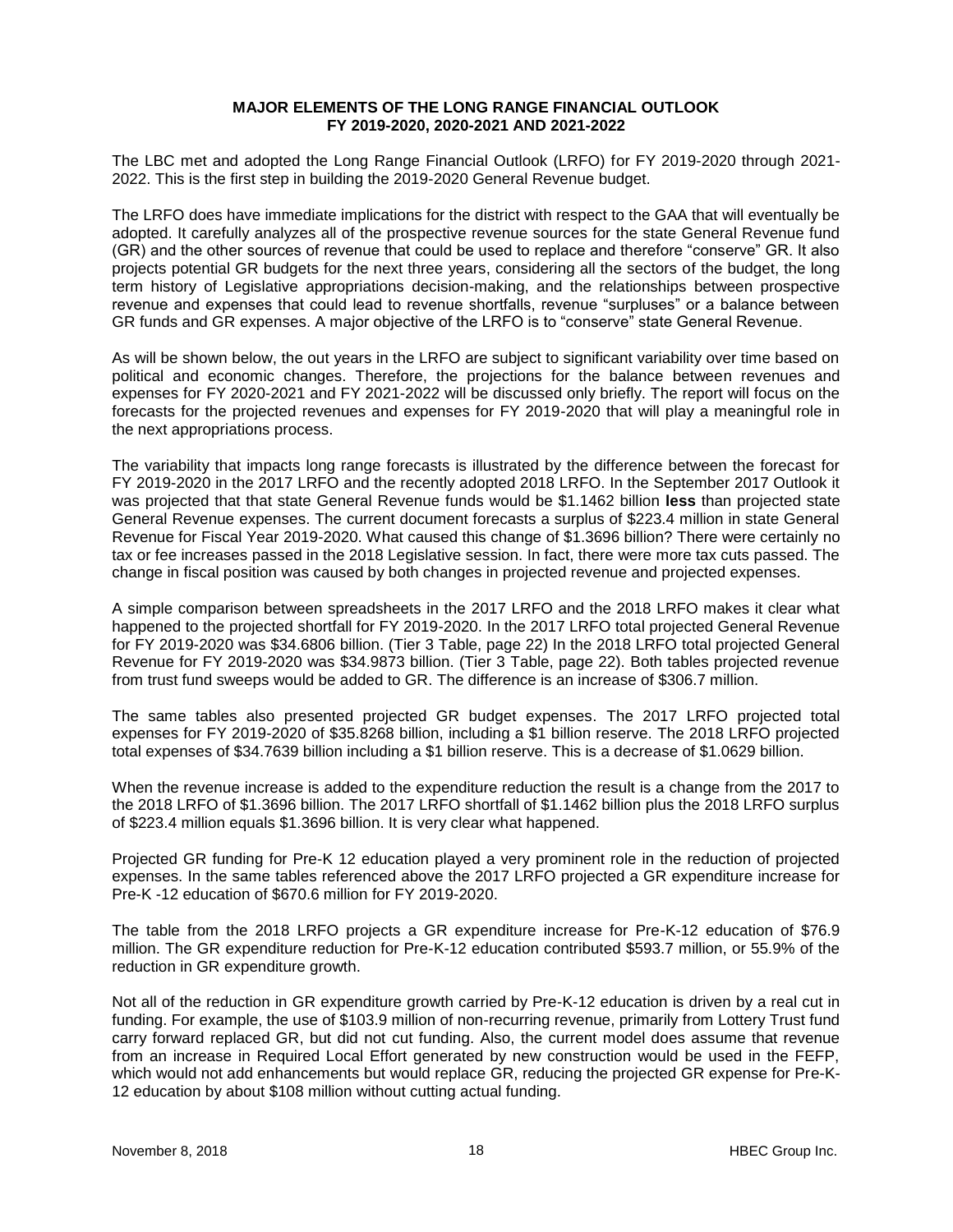However, the 2018 LRFO did include some real reductions in the projected growth of the cost of the FEFP. The projected number of Unweighted Full Time (UFTE) students expected in FY 2019-2020 has declined significantly from the projections used for the 2017-2018 Long Range Financial Outlook. The FTE projection completed on July 24, 2018 forecasts 2,861,509.69 UFTE for FY 2019-2020. The FTE forecast completed July 27, 2017 projected 2,877,774.22 UFTE for FY 2019-2020.

That change in forecasts reduced the number of projected UFTE students the state expects to have to pay for by 16,264.53 UFTE from the 2017 forecast to the 2018 forecast. Based on the average dollars per student provided in 2017-2018 of \$7,296.23 that change in projected enrollment would reduce spending for the FEFP by about \$118.7 million compared to the prior year LRFO. That helps to account for the change in the state's position from the 2017 LRFO to the 2018 LRFO.

The changes in FTE enrollment forecasts include the "hurricane impact" students and assumes they continue in the forward years with their cohorts. The changes also include the "impacts" of 2018 legislation, including the impact of the newly adopted Hope voucher program. The "impacts" are expected to continue to increase over time. The forecast also assumes the continuation of the recalibration policy that limits funding for each student to one FTE while requiring the districts to enroll students in as many classes as they choose, without regard to the costs beyond one FTE.

Another change in calculation also is driven by a projected reduction in FEFP funding. Previously the Long Range Financial Outlook included the historical Legislative policy to fund an increase in the average dollars per student of 3%. As has been previously reported, the Legislature has continued to change that policy and has reduced the per student increase significantly over the past several years. This is a cut in spending that helped reduce the shortfall.

Remember that for 2017-2018 it took a veto of the FEFP and a special session of the Legislature to get a \$100 per student increase in total potential funds. Based on the funding policy changes over the past several years, the assumption used in the 2018 LRFO for FY 2019-2020 on page 101 is for a per student increase of 1.16%.

A 1.16% increase in per student funding from the average dollars per student reported in the First Calculation of 2018-2019 would yield about \$82.89 more per student. The total investment required for that increase is about \$237.2 million as reported on page 101 of the 2018 LRFO. On page 97 of the 2017 LRFO there was an increase per student of 1.79% projected, which was projected to cost \$365.9 million. That change also helped reduce the shortfall by \$128.7 million. When considering the likely 2019-2020 FEFP it would be wise to assume that funding increases will not exceed \$82.89 per student.

The SBE budget recommended an increase in per student funding of \$200 per student over the per student funding in the second calculation. That level of funding would cost about \$572.3 million, about \$335.1 million more than the amount calculated in the 2018 LRFO. Remember that the SBE made that level of an increase in per student funding contingent on taking 100% of the potential revenue growth from the RLE.

Despite these changes in revenues and expenses the 2018 LRFO still projects GR expenses to exceed GR funds for FY 2020-2021 by \$47.8 million and for FY 2021-2022 by \$456.7 million.

General Revenue continues to be scarce. A major increase in per student funding is unlikely to be supported by state funds. The Senate Appropriations Chair and the Governor continue to state their belief that the full potential growth of revenue that could be realized from the Required Local Effort by holding the current millage rate constant and applying it against the increased school taxable for the new year is not a tax increase. They assert that the new revenue would simply be a function of a growing economy. The incoming Speaker of the House has continued to take the more restricted position that only the funds resulting from the growth in the tax base due to new construction could be captured by applying the rolled back rate to the new school taxable value without creating a tax increase.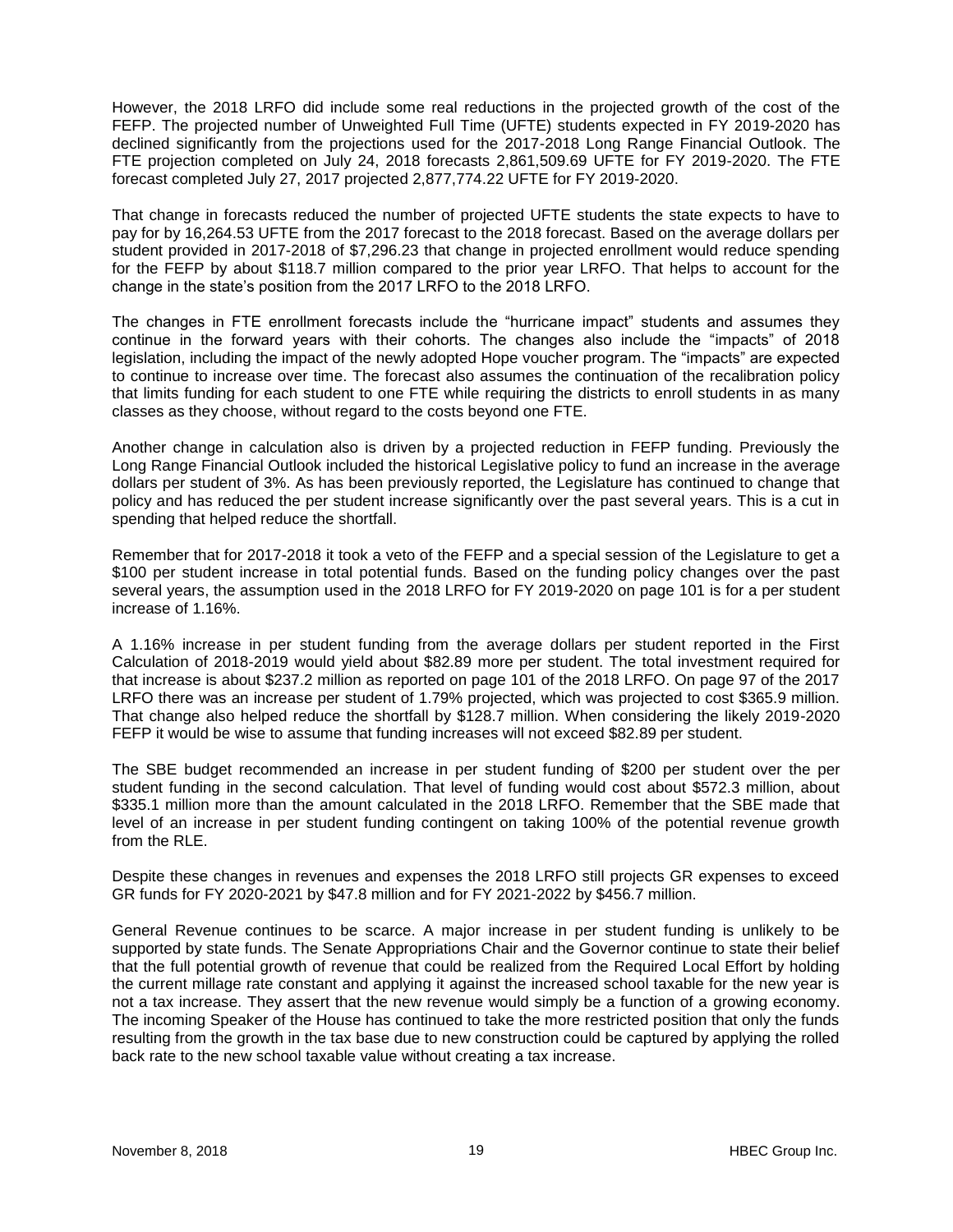The major source of funds that could help district students is clearly local revenue. Even if the position of the Senate Appropriations Chair were to be adopted it is still not certain that the new funds would be available to the local school districts to use at the discretion of the School Board to enhance services to students, increase teacher salaries, or meet other needs in the district. It is possible that the additional revenue would be used to replace state General Revenue. It is also possible that the Legislature would prescribe the use of every dollar as they have done in recent sessions.

Given the unbending "no new revenue" position of the political leadership at the state level, there is no reason to assume there will be a revenue solution to the shortfall problem that the numbers above suggest. It should be understood that changes in the economy and the revenue projections will occur, and the decreasing support provided by the Legislature for a number of the critical and high priority needs may result in a reduction in the budget expenditure projections. However, none of those changes are likely to fully close the revenue-expenditure gaps.

In addition, as the experience after the tragedy at Marjory Stoneman Douglas High School reveals, the Legislature will repurpose both new and existing school district revenue to address issues that the Legislature deems to be priorities. The district leadership may have to use other already existing resources to pay for increasing future expenses. The Legislature has increasingly taken the position that if new revenue is provided, the Legislature will determine how those funds will be spent and exiting leaders have stated publicly that they do not trust local district officials to spend new funds the way the Legislative leadership wants them spent.

It is instructive for Superintendents and School Board Members to remember that the Legislature has granted across the board pay raises to their own state employees only once in the past fourteen years. Budget planning will need to include specific strategies to eliminate current expenses, increase efficiencies, and find other ways to create revenue if the district wishes to invest in new expenses such as teacher pay increases, and to be able to pay for real cost increases such as health insurance premium increases, other insurance cost increases, fuel and other energy cost increases, other utility rate increases, and initiatives to improve student performance other than those the Legislature chooses to implement and fund**.**

## **KEY POINTS**

Claims of record funding for the FEFP by state level leaders are accurate but misleading. The state has a Constitutional duty to fund the education of all students, and enrollment growth alone drives an increase in total funding that would be higher each year, and therefore a new record of total funding would be set every year long as the state is growing. The real purchasing power of past appropriations must be measured in the context of the erosion in purchasing power caused by new expenditure requirements imposed by the appropriating authority, the Florida Legislature, and inflation. When enrollment growth, new mandated expenses, and inflation are considered, the discretionary purchasing power of the revenue provided for each student is not at a record high.

Recently state leaders have been promoting the amount of revenue that has been provided for the FEFP since the bottom of the recession as the benchmark of progress. It is true that the investment has been considerable. It is not, however an accurate way to measure the impact of the recession and the recovery on the fiscal position and stability of the school district.

The district received additional total potential funding as a result of the 2018 regular session of the Florida Legislature. Total funding increased \$361,296. The Legislature added required costs that spent about \$452,272, leaving the district about \$90,976 less in new revenue for the district's use than the new required expenditures enacted by the Legislature.

Because of the Marjory Stoneman Douglas High School attack that killed 17 students and educators the Legislature increased Safe Schools funding in 2018. Safe Schools funding helps illustrate the fiscal position of the district. At the turn of the century the district received \$65,766 in safe schools' funding. In 2017, the district received \$85,141, \$19,375 more than in 2000. The base Safe Schools funding was increased \$32,660 during those years, but appropriations changes led to reductions in the district's Safe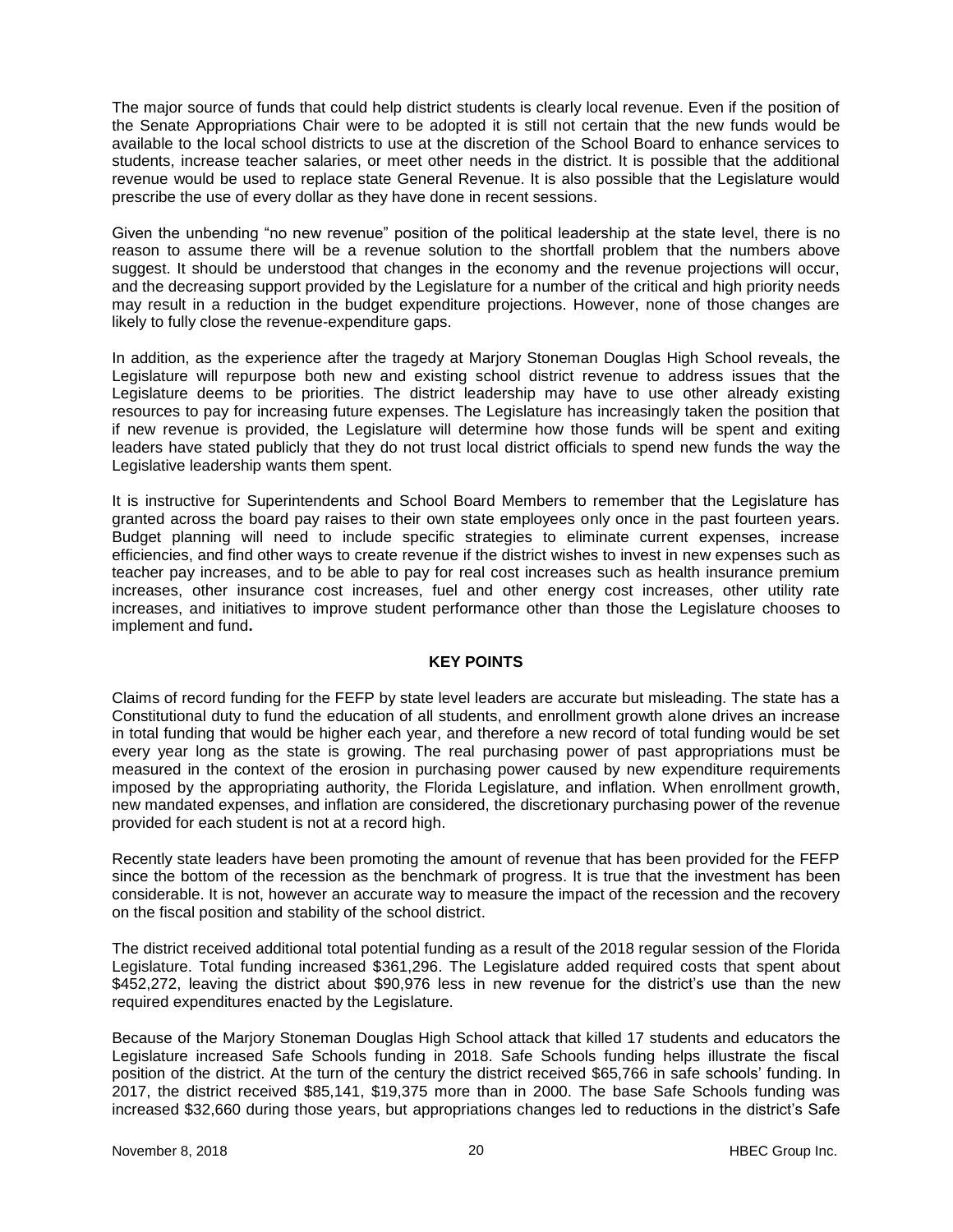Schools funding. The district will receive \$337,378 for Safe Schools funding, which may not be enough to pay all of the newly required costs.

An analysis of the effect of the recession and recovery was provided. From the beginning to the bottom of the recession the district lost \$2,236,703 per year in recurring FEFP revenue. From the bottom of the recession in FY 2011-2012 to the FY 2018-2019 FEFP the district recovered \$3,411,182. There have been many new expenses that the Legislature has required since FY 2011-2012.

The analysis that was done for 2007 through 2018 shows that after eliminating the revenue associated with required spending cut by the Legislature from 2008 through 2011, adding back the new revenue provided by the Legislature from FY 2011-2012 through FY 2018-2019, then eliminating as new revenue available to the district the amount of new cost increases required by the Legislature, the district has about \$244,915 more in the budget in 2018-2019 than it originally had in 2007-2008 to pay for nonmandated cost increases and operating expenses, including teacher and other employee salaries, health and other insurance costs and any other cost increases for the past 11 years, without applying the 11 year, 20% inflation rate. It is very clear that the finances of the district have not recovered from the 2008 recession.

An historical comparison of the millage rates levied, and local school taxes paid in 2007-2008 and 2018- 2019 was provided. It showed that public school operating budget millage rates are .508 mills lower in FY 2018-2019 than in FY 2007-2008, and that Calhoun County property taxpayers will pay \$76,120 less in public school property taxes than was paid eleven years ago. That increase is related to new construction in the county during the past eleven years.

An analysis of non-FEFP Operating Fund revenue was conducted and revealed no robust increases in revenues from any of these revenue sources, and that most of the non-FEFP revenue comes with accompanying expenditure requirements.

An analysis of Operating Fund expenses was conducted. The major expenses were identified and compared for actual costs for FY 2011-2012, FY 2012-2015, FY 2017-2018 and projected expenses for FY 2018-2019. Total expenditures were examined for each function, and the expenses of the major functions were examined by object. There were no changes in expenditures that were extraordinary or beyond what would be expected from the very restrained recovery for the recession experienced by the district.

The data revealed that salaries actually increased \$315,280 from FY 2011-2012 to FY 2017-2018. In FY 2013-2014, \$360,636 was added to salary costs by the Teacher Salary Allocation. Expenditures for salaries actually decreased about \$45,356 during the period when adjusted for the impact of the salary allocation.

Expenditures for Employee Benefits increased \$1,004,219 from 2011-2012 to 2017-2018. Employee benefits are projected to increase another \$316,724 for a total \$1,320,943. Of that amount about \$427,450 is caused by an increase in employer FRS rates. The Board's employee health insurance contribution has also increased nearly \$200 per employee since 2011-2012

The Long Range Financial Outlook for FY 2019-2020 through 2021-2022 was analyzed. Despite the changes in General Revenue funds and expenses in the 2018 LRFO, the adopted report still projects GR expenses to exceed GR funds for FY 2020-2021 by \$47.8 million and for FY 2021-2022 by \$456.7 million. State funds for the FEFP are likely to remain scarce, and at least some of the leaders of the Legislature remain unwilling to access all the potential increase in local funds in the FEFP. When considering the likely 2019-2020 FEFP it would be wise to assume that funding increases will not exceed \$82.89 per student.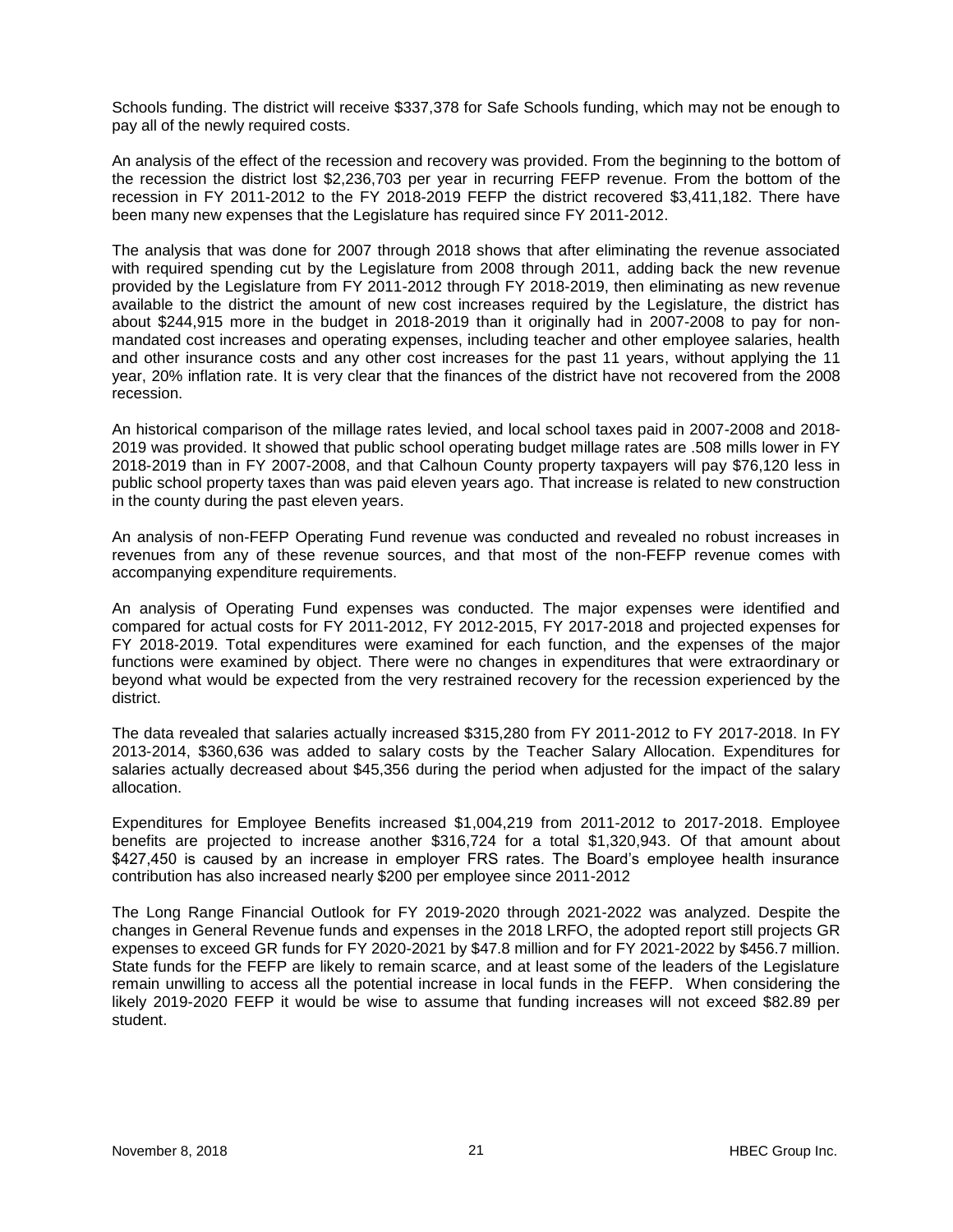### **FUTURE IMPACTS AND STRATEGIES**

The data presented on page 12 that summarized district actual and projected expenditures since FY 2011-2012 show that the district's operating budget fund balance has been declining over those years. The historical analysis of FEFP revenue changes and Legislatively required expenditure increases presented on pages 4 through 8, the analysis of the Long Range Financial Outlook summarized above and the historical analysis of local school property tax revenue presented on page 9 all should inform the Board that there are no data to support any belief that there will be a significant infusion of new revenue to change the district's fiscal direction.

This analysis of the data from the School District of Calhoun County that has been conducted shows that the district's fiscal position was very difficult prior to Hurricane Michael, and that the long range outlook was equally challenging at that time. The analysis of district revenue from FY 2007-2008 through FY 2018-2019 clearly shows the district was adversely impacted by the recession, and that the purchasing power of revenue has not recovered to pre-recession levels and cannot cover cost increases.

The short and long term impact of Hurricane Michael is yet to be determined. It has caused severe damage to the district's facilities, and the economic resources and basic infrastructure that serves the community. Restoration efforts are underway across the district, and schools are scheduled to open on November 1, 2018, pending final work by the contractor responsible for emergency restoration services. Everyone in the district has extended heroic efforts to get the system back up and running.

There are several concerns that may further adversely impact the district's fiscal position immediately, and into the future. First, it is possible that collections of local property taxes may be delayed. The most recent conversation with the Tax Collector's Office included a concern that tax bills may not be mailed until November 12, 2018. It remains to be seen how many mailboxes will be available to receive the mail when it is sent. The second problem is that the economic impact of the storm may be so severe that it will make it impossible for some residents and businesses to pay their taxes or pay them in a timely way. There is the possibility that the business disruptions from the storm will result in a cash flow interruption that will severely delay tax collections. Any of these circumstances will negatively impact the financial position of the district. It is also possible that many taxpayers may appeal their assessed valuations as a result of storm damage to homes, businesses and rental properties.

The district's short term financial position may also be negatively impacted by storm recovery costs. Vendors who were engaged on an emergency basis will be invoicing their costs. There is not a provision to assign benefits to the vendors, and that practice is problematic. There may be a significant time lapse between when a vendor will invoice and expect payments, and when insurance reimbursements are received. The district has very limited cash on hand to cover any such invoices and still retain enough liquidity to fund daily operations, including payrolls.

Finally, there is concern that students will have left the district and will not return. Some students whose parents and guardians have lost their homes may leave and not return until after the February FTE survey period. In fact, given the impacts in the community, there is the possibility that the district will experience a loss of students that may be long term or permanent. A decrease in enrollment in the February FTE survey period will have an impact on the district's operating budget during the current fiscal year. For example, if the district drops 100 UFTE students, the impact could be a decrease in revenue of as much as \$700,000. That would be in addition to any impacts on local funds from the storm and any possible statewide proration. The district will need to monitor enrollment carefully and continuously and be very careful about controlling expenses during this fiscal year. The district staff has requested that principals conduct an enrollment count of the first day back in school, with other counts later to help determine if there may be an enrollment problem during the second half of the year and beyond.

Beginning as soon as possible, and particularly for FY 2019-2020 and beyond, the district will have to make spending reductions to stabilize the operating budget fund balance and "create" the new revenue needed to pay for cost increases. If there is a further decline in student enrollment that need will be even more acute. As the teacher shortage grows the Board may also have to consider "creating" revenue through spending cuts to improve teacher compensation.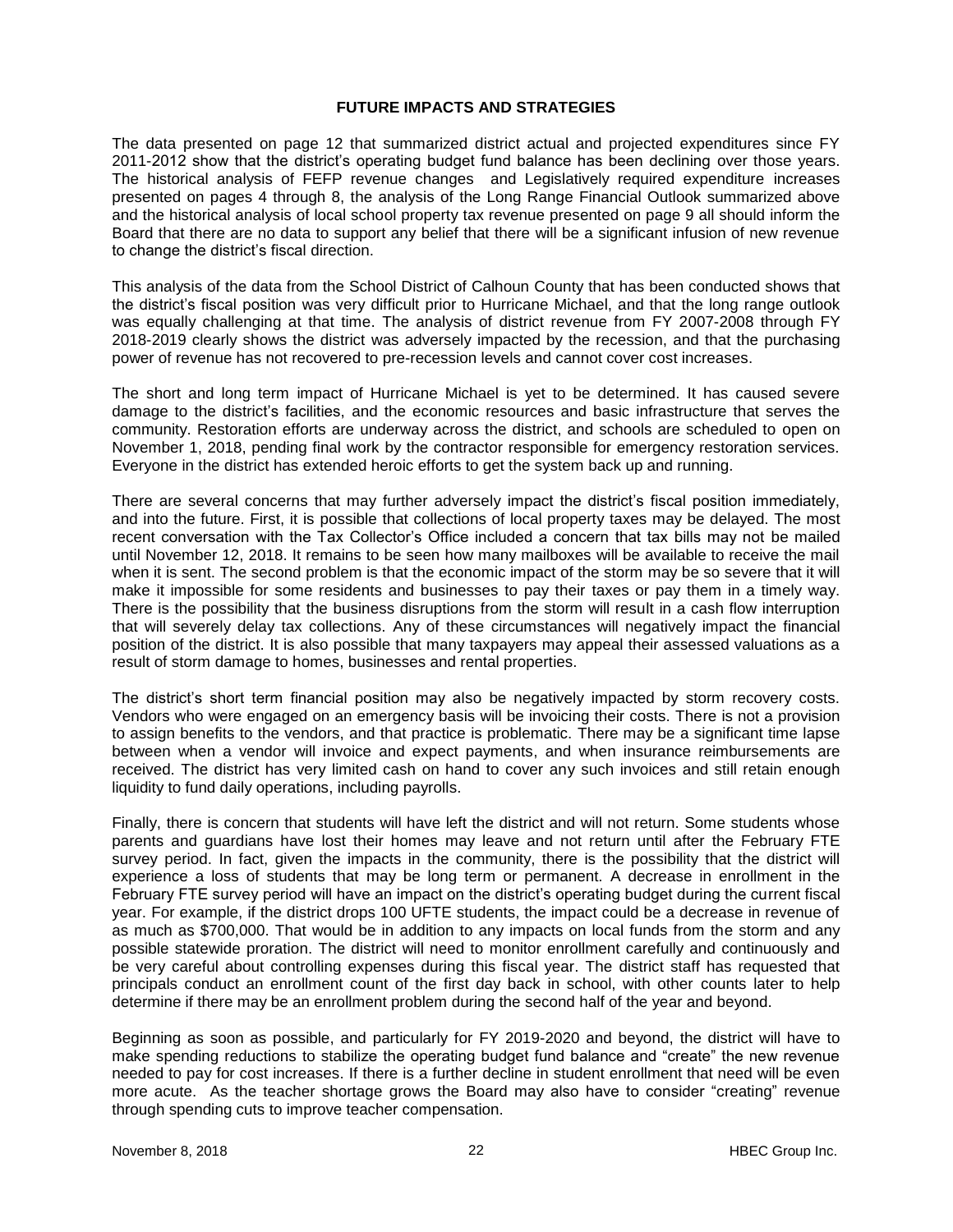The various data that were presented throughout this report clearly show that the district's largest cost is employee salaries and benefits. That is to be expected given the services the district delivers. The very small size of the district creates challenges. The district must balance its desire to provide a full array of courses, programs and services for students and the need to reduce costs in the face of the current fiscal challenges that are only likely to grow in the future.

To help further illuminate the position of the district, a chart was created comparing the number and type of personnel employed by Calhoun County with the number and type of employees in Dixie, Gulf, and Union school districts. These districts were chosen because they are about the same size as Calhoun County. The most current data available from the Department of Education were from FY 2016-2017.

| $\overline{\mathsf{Item}}$ | Calhoun             | <b>Dixie</b>   | Gulf                    | Union                |
|----------------------------|---------------------|----------------|-------------------------|----------------------|
| <b>UFTE Enrollment</b>     | 2,168.81            | 1,998.43       | 1,883.58                | 2,277.55             |
|                            | <b>Five Schools</b> | Four Schools   | Four Schools            | <b>Three Schools</b> |
| Instructional              |                     |                |                         |                      |
| Personnel                  |                     |                |                         |                      |
| <b>Full Time</b>           | 151                 | 114            | 118                     | 163                  |
| Part Time                  | 3                   | $\overline{0}$ | 10                      | $\mathbf 1$          |
| Total                      | 154                 | 114            | 128                     | 164                  |
| Instructional              |                     |                |                         |                      |
| Specialists                |                     |                |                         |                      |
| Full Time                  | 25                  | 18             | 29                      | 21                   |
| Part Time                  | $\mathbf{1}$        | $\overline{0}$ | $\overline{2}$          | $\mathbf 0$          |
| Total                      | 26                  | 18             | 31                      | 21                   |
| Instructional              |                     |                |                         |                      |
| Support                    |                     |                |                         |                      |
| Personnel                  |                     |                |                         |                      |
| Full Time                  | 44                  | 64             | 39                      | 36                   |
| Part Time                  | $\mathbf{1}$        | $\mathbf 0$    | $\mathbf 0$             | $\mathbf 0$          |
| Total                      | 45                  | 64             | 39                      | 36                   |
| Administrative             |                     |                |                         |                      |
| Personnel                  |                     |                |                         |                      |
| <b>Full Time</b>           | 18                  | 13             | 9                       | 11                   |
| Part Time                  | $\mathbf 0$         | $\mathbf 0$    | $\mathsf 0$             | $\pmb{0}$            |
| Total                      | 18                  | 13             | 9                       | 11                   |
| Managers                   |                     |                |                         |                      |
| Full Time                  | $\overline{2}$      | $\mathbf 0$    | $\overline{\mathbf{4}}$ | $\overline{2}$       |
| Part Time                  | $\mathbf 0$         | $\mathbf 0$    | $\mathbf 0$             | $\overline{0}$       |
| Total                      | $\overline{2}$      | $\mathbf 0$    | 4                       | $\overline{2}$       |
| Educational                |                     |                |                         |                      |
| Support                    |                     |                |                         |                      |
| Personnel                  |                     |                |                         |                      |
| <b>Full Time</b>           | 88                  | 91             | 69                      | 89                   |
| Part Time                  | 10                  | $\mathbf 1$    | 5                       | 3                    |
| Total                      | 98                  | 92             | 74                      | 92                   |
| Total                      |                     |                |                         |                      |
| Employees                  |                     |                |                         |                      |
| <b>Full Time</b>           | 328                 | 300            | 268                     | 322                  |
| Part Time                  | 15                  | $\mathbf{1}$   | 17                      | $\overline{4}$       |
| Total                      | 343                 | 301            | 285                     | 326                  |
| <b>UFTE Students</b>       | 6.32                | 6.64           | 6.61                    | 6.987                |
| per Employee               |                     |                |                         |                      |
| K-12 Cost of               | \$967.72            | \$1,061.74     | \$1,195.99              | \$911.35             |
| Administration             |                     |                |                         |                      |
| per UFTE                   |                     |                |                         |                      |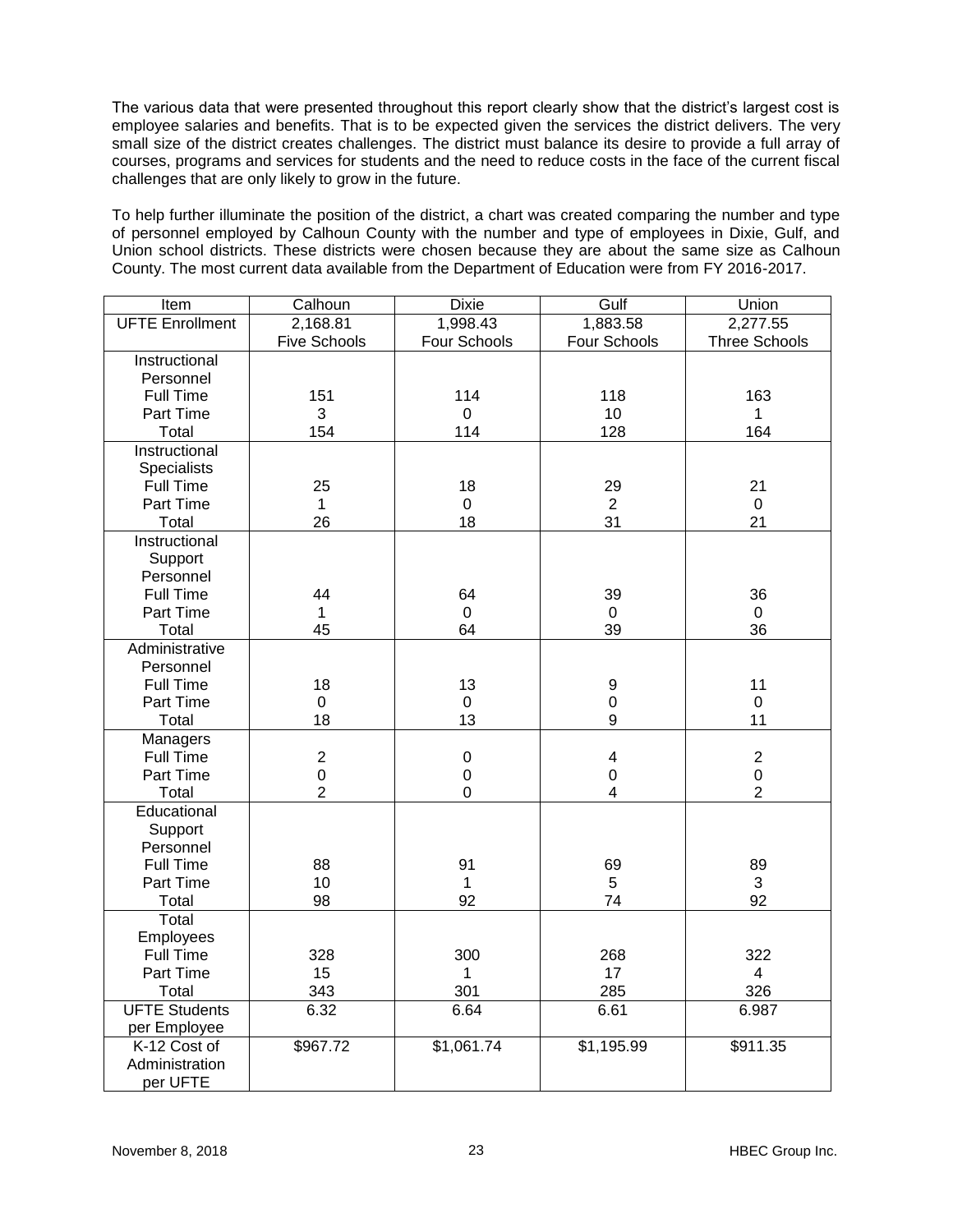The data in the table are not intended to point to any particular strategy for reducing costs. However, to achieve the same average number of students per employee as the ratio in Union County, the district would have to reduce the total employee count to 310, a reduction of 33 employees.

The district provided spreadsheets for each school and site. The spreadsheets include a relatively large number of situations where class enrollment is below levels considered normal to be fiscally supported by the funding formula. There are a relatively large number of classes and programs where the number of students served by a teacher or staff member is very low. and the courses are not among those normally considered critical to student progression, or where the number of employees engaged in the program seem higher than necessary to offer the services to students. There are a relatively large number of personnel serving ESE students, and while there are a multitude of regulations that drive the ESE program, it still must be organized and implemented in a fiscally sustainable way. Specific examples can be identified during the presentation of this report. However, it is recommended that a better approach might be for individual Board members to meet with the appropriate district staff and review the data line by line. This approach would permit a more thoughtful discussion and would not be excessively time consuming.

The FEFP includes the Sparsity Supplement for small school districts. That allocation is intended to help small school districts pay for the extraordinary overhead costs that they incur while trying to meet all of the duties and responsibilities prescribed by law, meet other operating cost challenges of a small district, and to allow the district to offer a full academic opportunity to students in small isolated schools. The total Sparsity Allocation projected for the district for FY 2018-2019 is \$1,720,785.

However, a review of the district's operations helps illustrate the reality that the challenges may exceed the resources provided. For example, the total Transportation Allocation for FY 2018-2019 is projected to be \$458,661, but transportation expenses are expected to be \$1,236,999. If the Sparsity Supplement revenue is used to cover that shortfall, just transportation costs would consume \$778,338 of the \$1,720,785.

The schedules in the district's middle and high schools offer numerous examples of the types of small classes that are supposed to be sustained by the Sparsity Supplement. For example, there is a Pre-Calculus class at Altha Public School with 11 students, an Anatomy and Physiology Honors class with 17 students, an American History Honors class with 8 students and another with 22 students, and many others. These classes would need 25 students to be supported by the state funding formula at the optimal level. But in a small school classes need to be offered that will allow the students to actually have an appropriate offering, and to be able to break schedule conflicts without giving up essential programs. That is probably why there are two American History Honors classes, one of which has only 8 students.

There are a relatively large number of these types of circumstances, and these are the type of situations the legislature had in mind when it created the Sparsity Supplement. However, as the transportation example, and the few items listed above show, the extra support provided by the Sparsity Supplement can be quickly consumed.

The Board will have to find a solution to contain and reduce expenses if it is to avoid a financial emergency that will be more problematic than those currently working in the district might imagine. There are a few tools available to the district to address this fiscal problem. School consolidations have been used in Gadsden, Jackson, Hamilton, Union, and a number of other smaller districts to help reduce the cost of overhead and reduce the number of under enrolled classes in the district.

The Board has spoken clearly that it will not choose to close Carr School as part of any consolidation plan. The Board has determined that the needs of the students in that part of the district are served by continuing to operate the school. Closing Carr School is not the only consolidation option available to help fiscally stabilize the district. It is suggested that the Board would benefit by taking the steps below.

1. It is suggested that the Board create, adopt, and enforce the use of a specific process and formula for allocating resources, including teacher and other units to the schools and programs.